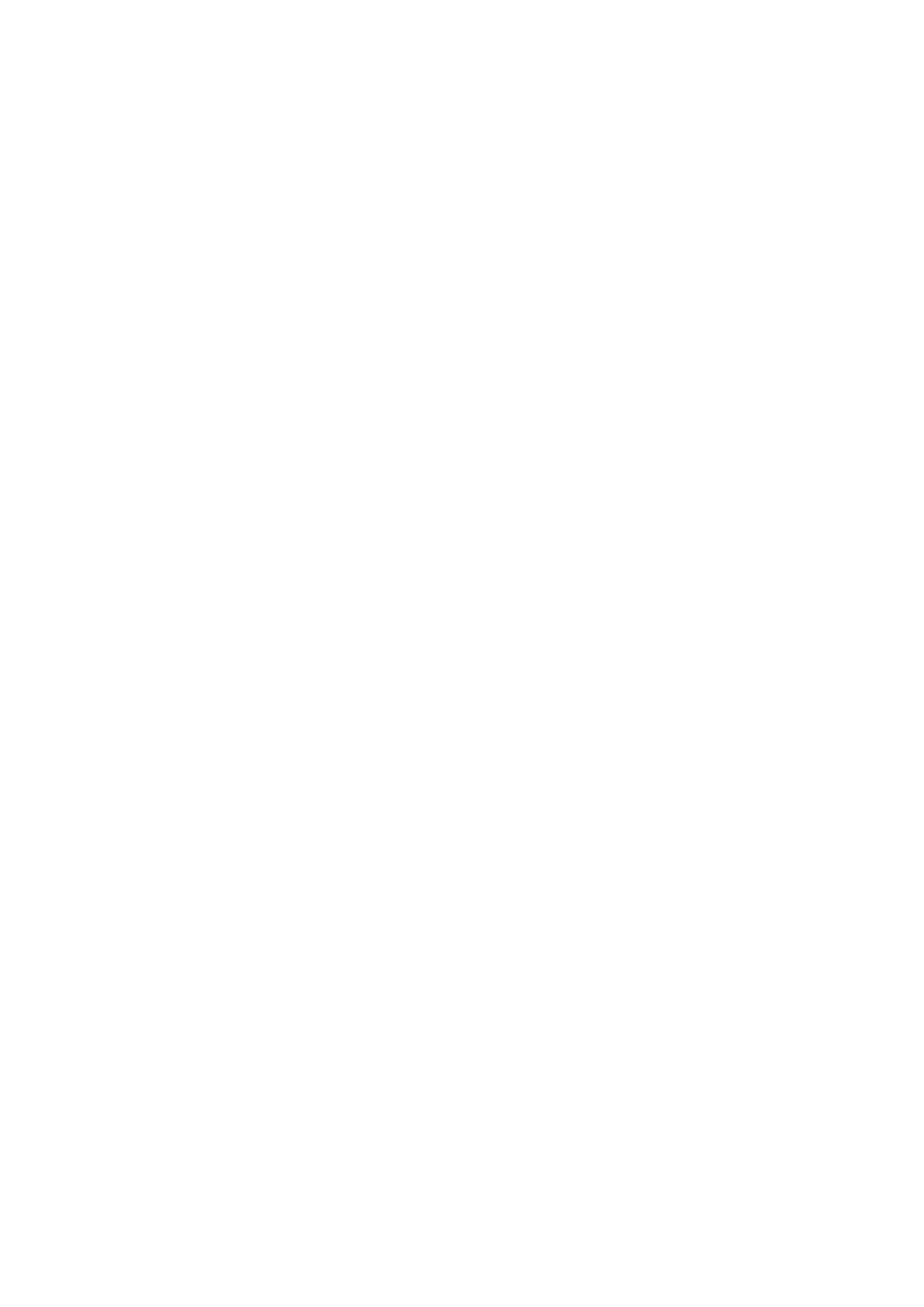### **Contents**

| $\mathbf 1$                                           | <b>Executive summary</b>       |    |
|-------------------------------------------------------|--------------------------------|----|
| $\mathbf{2}$                                          | What is independent advice?    | 6  |
| 3                                                     | <b>Our RDR thematic review</b> | 8  |
| $\overline{4}$                                        | <b>Guides for firms</b>        | 10 |
| <b>Annex 1 - Findings from our thematic review</b> 23 |                                |    |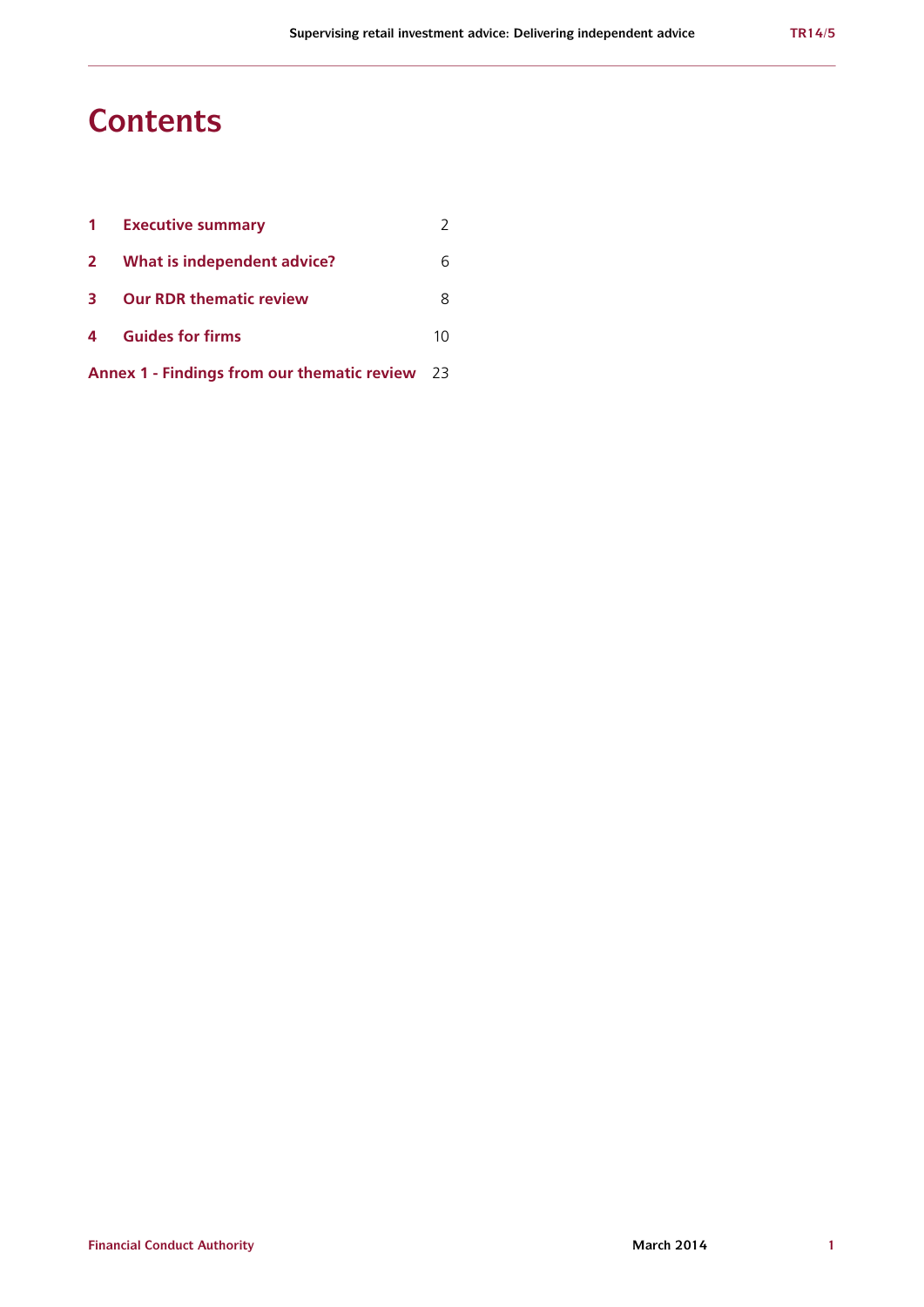# **1. Executive summary**

#### **Background**

We introduced the Retail Distribution Review (RDR) to improve outcomes for consumers by enhancing standards of professionalism, removing key biases, and ensuring the cost of advice is clear. Central to this was the banning of commission and a requirement that financial advisers operate as either 'restricted', where they are only able to recommend certain products and/ or providers, or 'independent', where they are able to consider all types of retail investment products.

We are currently carrying out a three-stage thematic review to assess how firms have implemented the RDR requirements. We published the findings from the first stage of the review in July 2013.<sup>1</sup> This acknowledged the considerable progress firms had made in implementing the new requirements<sup>2</sup> and highlighted areas where further improvements were necessary. To support firms we provided examples of good and poor practice and produced a two-page factsheet for advisers<sup>3</sup>

We have recently completed the second stage of our thematic review which focused on two key areas:

- **•** whether firms that are describing themselves as independent are acting independently in practice
- **•** whether firms are complying with the disclosure requirements

A separate report outlining how firms are meeting the disclosure requirements will be published shortly.

We have been in an ongoing discussion with the industry to understand how firms have responded to the new requirements and are providing support where necessary. One of the key themes coming out of these discussions is in relation to the practicalities of meeting the new independence requirements.

This report has been produced in response to requests from the industry for further clarity. In this review, we have included a number of examples of good and poor practice as previous feedback suggests firms find this format useful. We have split the information into sections so

<sup>1</sup> Thematic Review 13/05: Supervising retail investment advice: how firms are implementing the RDR (TR13/5) <http://www.fca.org.uk/static/documents/thematic-reviews/tr13-05.pdf>

<sup>2</sup> Unless indicated otherwise, the rules referred to in this paper are those that came into force on 31 December 2012. This paper does not contain all of the rules and guidance in the Handbook relevant for independent and restricted advice. For all relevant rules and guidance, firms should refer to the Handbook (in particular, COBS 6.2A).

<sup>3</sup> FCA factsheet No. 007: Disclosing your firm's charges and services <http://www.fca.org.uk/your-fca/documents/fca-factsheet-no-007>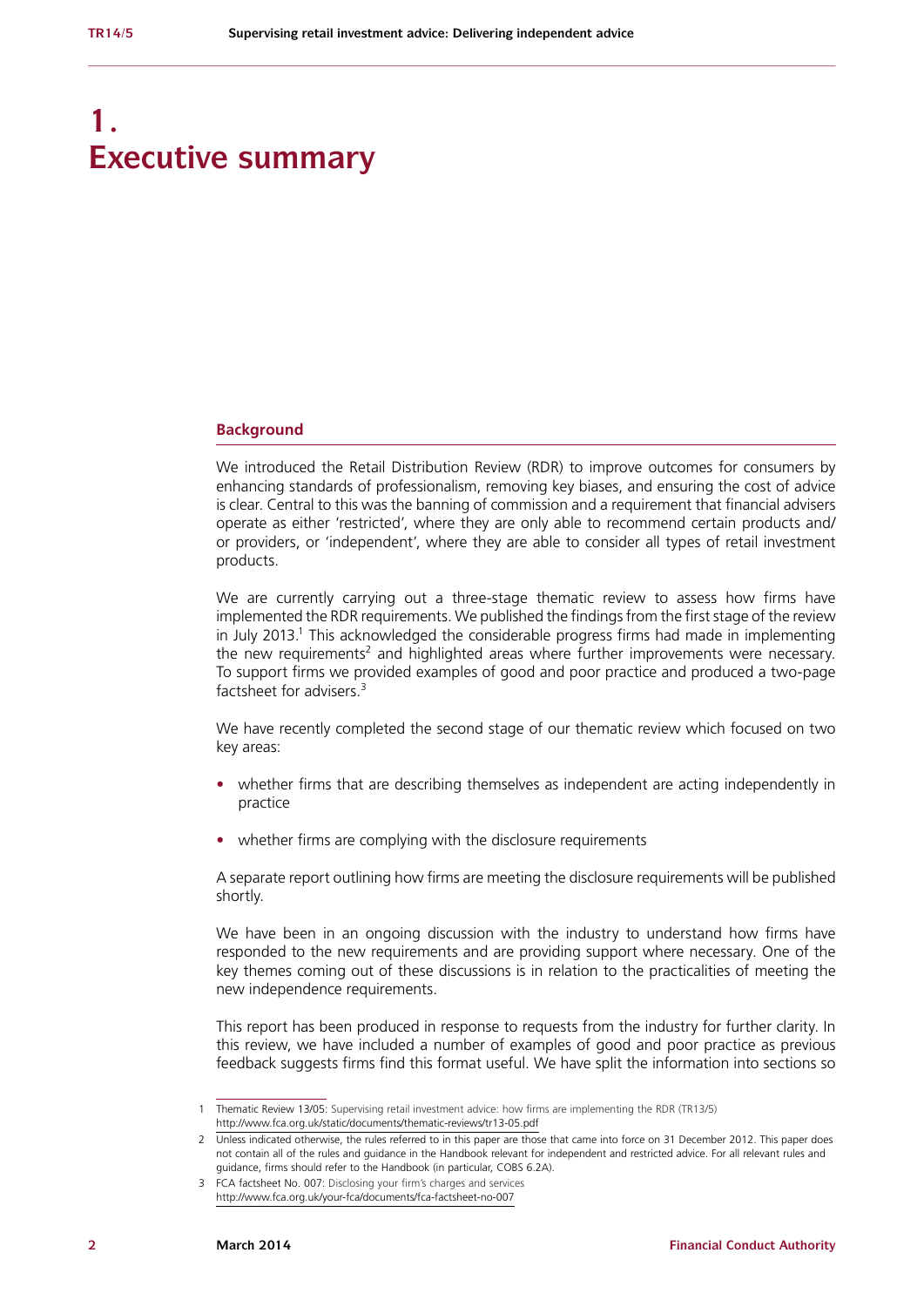that firms can focus on the areas that are most relevant to their business model.

We have also produced a video summarising the key issues to provide further clarification:

#### <http://www.fca.org.uk/news/tr14-5-supervising-retail-investment-firms>

We are committed to providing firms with clarity on the standards we expect. We therefore feel it is appropriate to draw on the results from our thematic review, as well as the previous guidance we have published in this area, to help firms better understand the requirements for delivering independent advice.

#### **Independent advice**

The new standard for independent advice is intended to ensure that such advice is genuinely free from bias towards particular solutions or any restrictions that would limit the range of solutions that firms can recommend to their clients.<sup>4</sup> In providing independent advice, a firm should not be restricted by product provider and should objectively consider all types of retail investment products (RIPs) which are capable of meeting the investment needs and objectives of a retail client.<sup>5</sup>

We are focusing this report solely on the standard for independent advice to respond to the industry's desire for greater clarification on how to meet these requirements. It is not because we have a preference for this approach. We see benefits to both independent and restricted services depending on the needs of the client and we believe there is a place for both business models in the market.

There are also requirements that apply specifically to restricted firms, mainly in relation to how they disclose and explain the nature of the firm's restriction to their clients. We clarified our requirements in this area in the report and factsheet that we published following the first stage of our thematic review (see 1.1).

#### **Helping the market work better for consumers**

For the RDR to succeed in increasing transparency and competition, it is important that consumers are clear on the type of service they will receive and that the service they are promised is then delivered.

If a firm describes itself as independent, clients are entitled to expect that the adviser will undertake a comprehensive analysis of the whole of the market before recommending an appropriate solution for their needs. By 'comprehensive' we mean a comprehensive review across the market and not that every product in the market has to be reviewed comprehensively.

If a firm gave the impression they were independent but failed to deliver an independent service, there is the risk of consumers being mis-led or suffering financial loss.

<sup>4</sup> Unless otherwise indicated, 'client' is used in this document to mean 'retail client'.

<sup>5</sup> Finalised Guidance: 12/15 – Retail Distribution Review: independent and restricted advice' (FG12/15) <http://www.fsa.gov.uk/static/pubs/guidance/fg12-15.pdf>

This report does not constitute any changes to the existing guidance and should not be seen as a replacement to FG 12/15; rather, the aim of this document is to provide practical examples to demonstrate how firms are meeting – or failing to meet – the rules.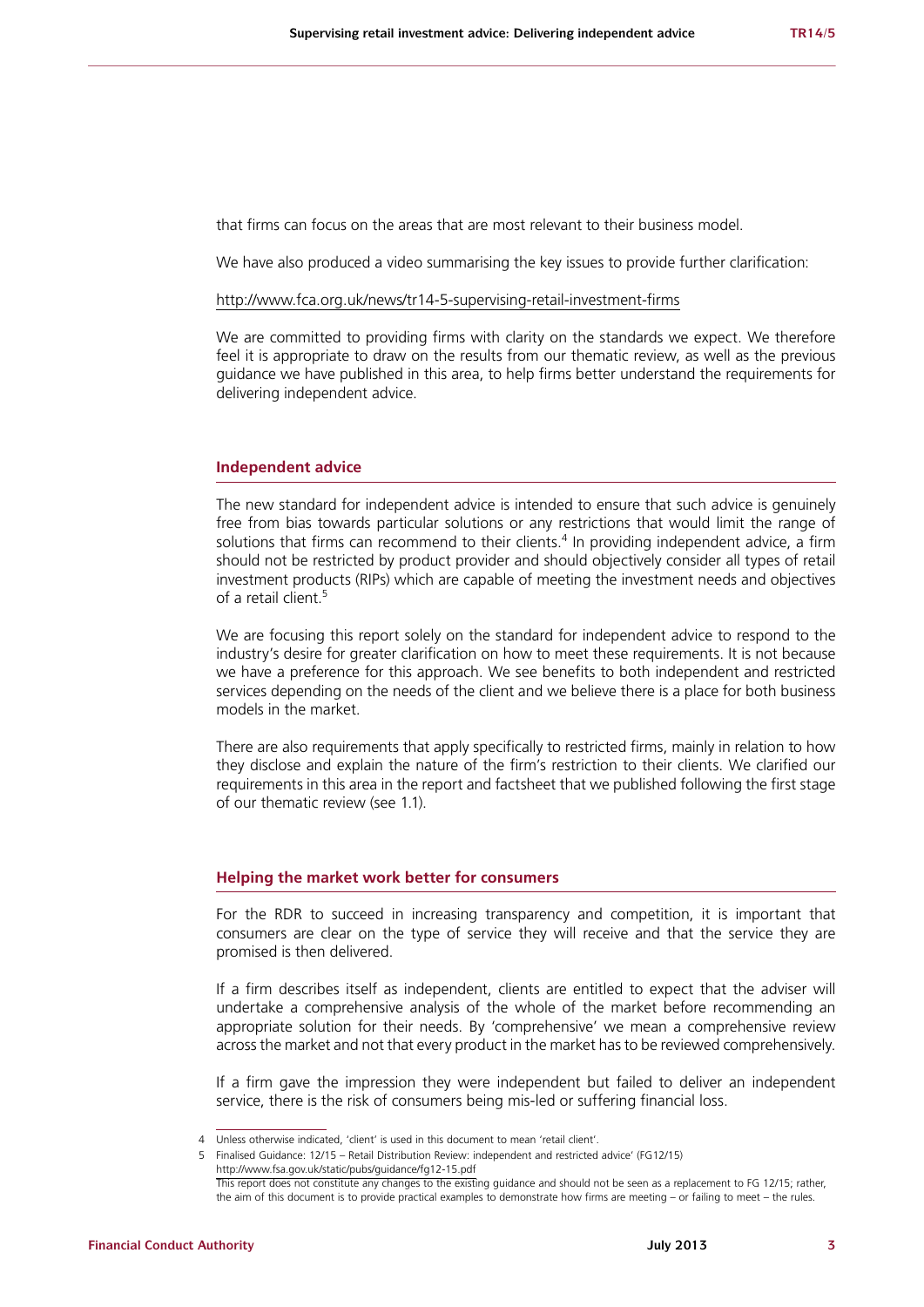We expect firms to put their clients at the heart of their business. This involves firms considering the potential impact of their business model – including how they are trying to make money – on consumers, and ensuring that their own interests are not prioritised over those of their clients. When applied to independence, this concept of placing consumers at the heart of the business means that a genuinely independent firm considers the relevant products that suit each individual client and provides unbiased and unrestricted advice.

We do not see the independence requirements as an exercise that firms should complete primarily to satisfy us. We see the independence standard as a key element of the RDR, which firms should focus on to deliver fair outcomes to their clients.

#### **What we did**

We have now completed the second stage of our thematic review. We requested information from 113 firms from a cross-section of the industry and carried out follow-up assessments on a sample of them. The review focused on:

- **• Independence** Are firms that are describing themselves as independent offering an independent service in practice?
- **• Disclosure** Are firms being clear with consumers about their charges, the scope of their service (i.e. independent or restricted) and the nature of the services they provide, both initially and (if applicable) on an ongoing basis?

This report sets out our findings on independence. We will publish a separate report with the results of how firms are meeting the disclosure requirements shortly.

#### **Our findings**

Our review found that a significant number of firms appear to understand the new requirements and there were no indications that these firms were acting in any way other than independently in practice.

However, our results, and through our discussions with the industry, have identified areas where it may be helpful to firms to clarify our requirements. We also identified some firms that had not engaged with our previous guidance and wider communications on delivering independent advice. We want to provide further support to the industry in understanding the independence requirements and how to apply them in practice. We have also talked to firms and key trade bodies to better understand the industry's perspective on these issues.

This report clarifies our requirements in key areas and includes examples of good and poor practice.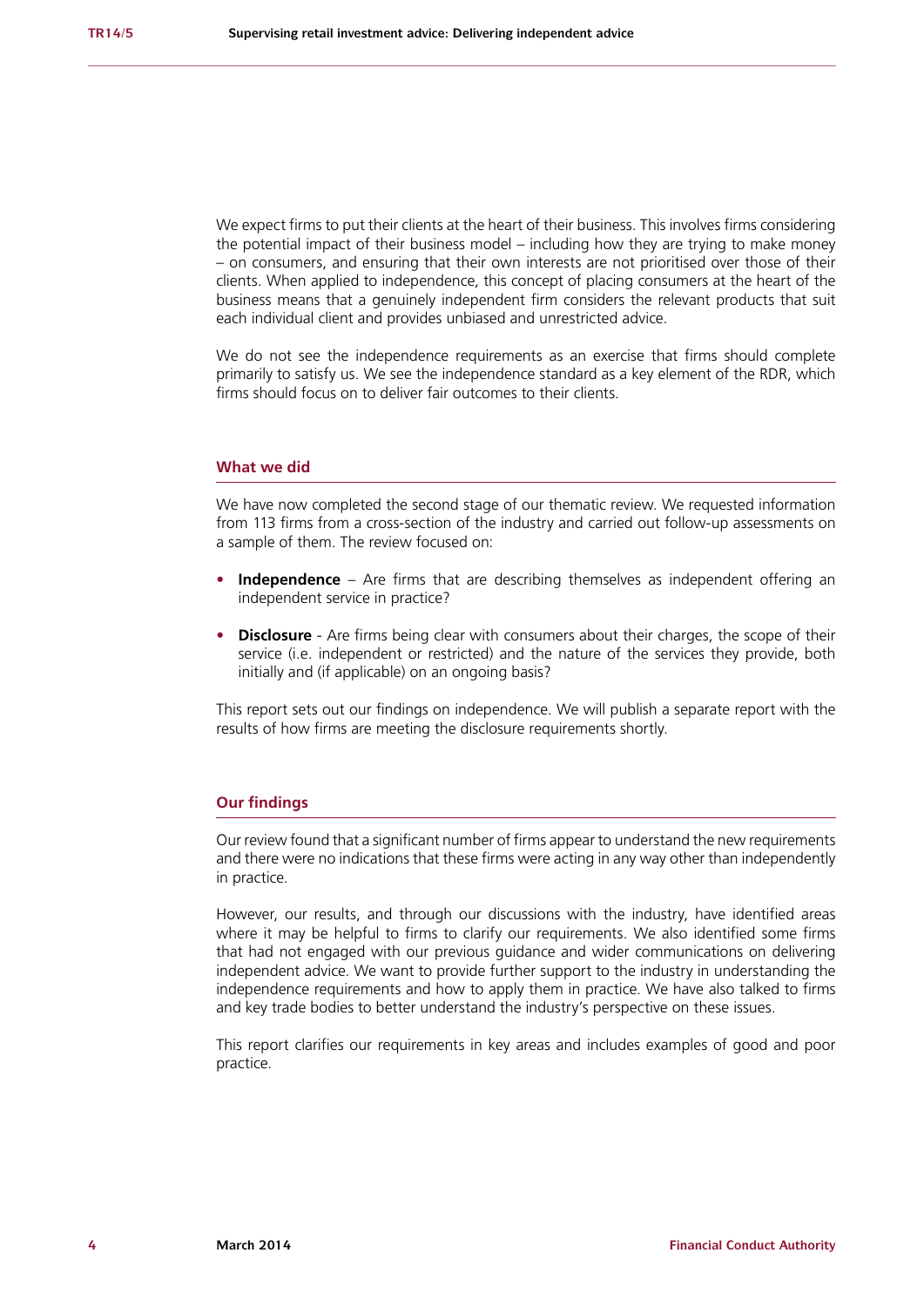#### **Supporting firms**

We believe that delivering genuinely independent advice is an achievable outcome for any firm that would like to offer an independent service, regardless of their size.<sup>6</sup> However, some firms consider the independence requirements to be overly complex and problematic, so we want to ensure our requirements are understood.

All independent firms should read this report and the following publications to be sure they are meeting our independence requirements:

- **•** *Finalised Guidance: 12/15 Retail Distribution Review: independent and restricted advice*   $(FG12/15)^7$
- **•** *TR13/5 Supervising retail investment advice: how firms are implementing the RDR*<sup>8</sup>
- FCA factsheet 007: *Disclosing your firm's charges and services*<sup>9</sup>
- We have also created a video on this topic that firms may find useful<sup>10</sup>

The rules themselves are covered in COBS 6.2A.

#### **Next steps**

We are planning to carry out a third stage of our thematic review to ensure that firms have acted on our feedback. This is due to begin in second half of 2014.

If we identify any firms that are holding themselves out as independent but are not meeting the requirements, we will consider what further regulatory action is necessary.

<sup>6</sup> A large proportion of the firms included in our thematic review were smaller firms and some of the examples of good practice highlighted in this report were identified in smaller firms.

<sup>7</sup> <http://www.fsa.gov.uk/static/pubs/guidance/fg12-15.pdf>

<sup>8</sup> <http://www.fca.org.uk/static/documents/thematic-reviews/tr13-05.pdf>

<sup>9</sup> <http://www.fca.org.uk/your-fca/documents/fca-factsheet-no-007>

<sup>10</sup> <http://www.fca.org.uk/news/tr14-5-supervising-retail-investment-firms>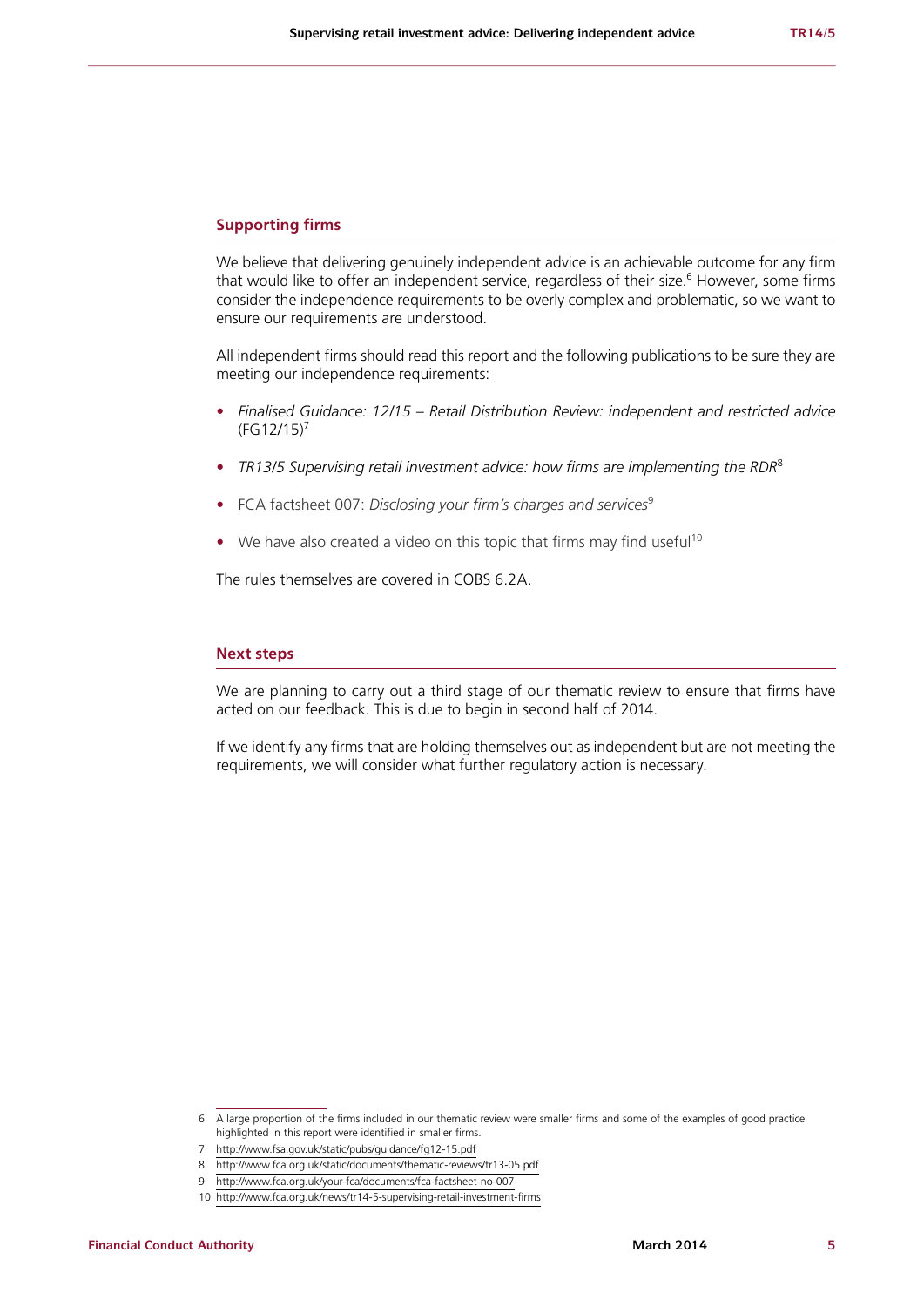# **2. What is independent advice?**

Independent advice is defined in our Handbook as *'a personal recommendation to a retail client in relation to a retail investment product where the personal recommendation provided meets the requirements of the rule on independent advice (COBS 6.2A.3R)'.*

The requirements of the rule (or standard) for independent advice are that the personal recommendation is:

- a. ' based on a comprehensive and fair analysis of the relevant market; and
- b. unbiased and unrestricted.'

The standard for independent advice is intended to ensure that such advice is genuinely free from bias towards particular solutions, and that there are no restrictions limiting the range of solutions that firms can recommend to their clients.

In practice, this is not too different from the pre-RDR independence requirements. The key change in independence requirements is that the range of products that advisers must be willing and able to advise on has widened from 'packaged products' to a newly defined category of 'retail investment products' (RIPs) sold to retail clients.

**Firms should note that 'comprehensive' means a comprehensive review across the market and not that every product in the market has to be reviewed comprehensively. Although we expect firms to consider all investment solutions available in the market, we do not require them to carry out detailed due diligence on every product and/ or provider. We expect firms to carry out research on the whole of the market to identify the solution(s) that are in the client's best interests, then conduct detailed due diligence on the recommended solution(s).** 

For example, if a self-invested pension plan (SIPP) was suitable for a particular client, we expect the adviser to research the SIPP market, then carry out due diligence on the selected SIPP. In relation to the platform market, we expect firms to carry out research and draw up a shortlist of platform providers, then carry out due diligence on the shortlist.

Clients should be given accurate information on the type of service an adviser offers so they can choose the most appropriate adviser for them.

In providing independent advice, a firm must not be restricted by product or provider, and should be able to objectively consider all types of retail investment products that are capable of meeting the investment needs and objectives of a retail client.<sup>11</sup>

<sup>11</sup> Finalised Guidance: 12/15 – Retail Distribution Review: independent and restricted advice (FG 12/15).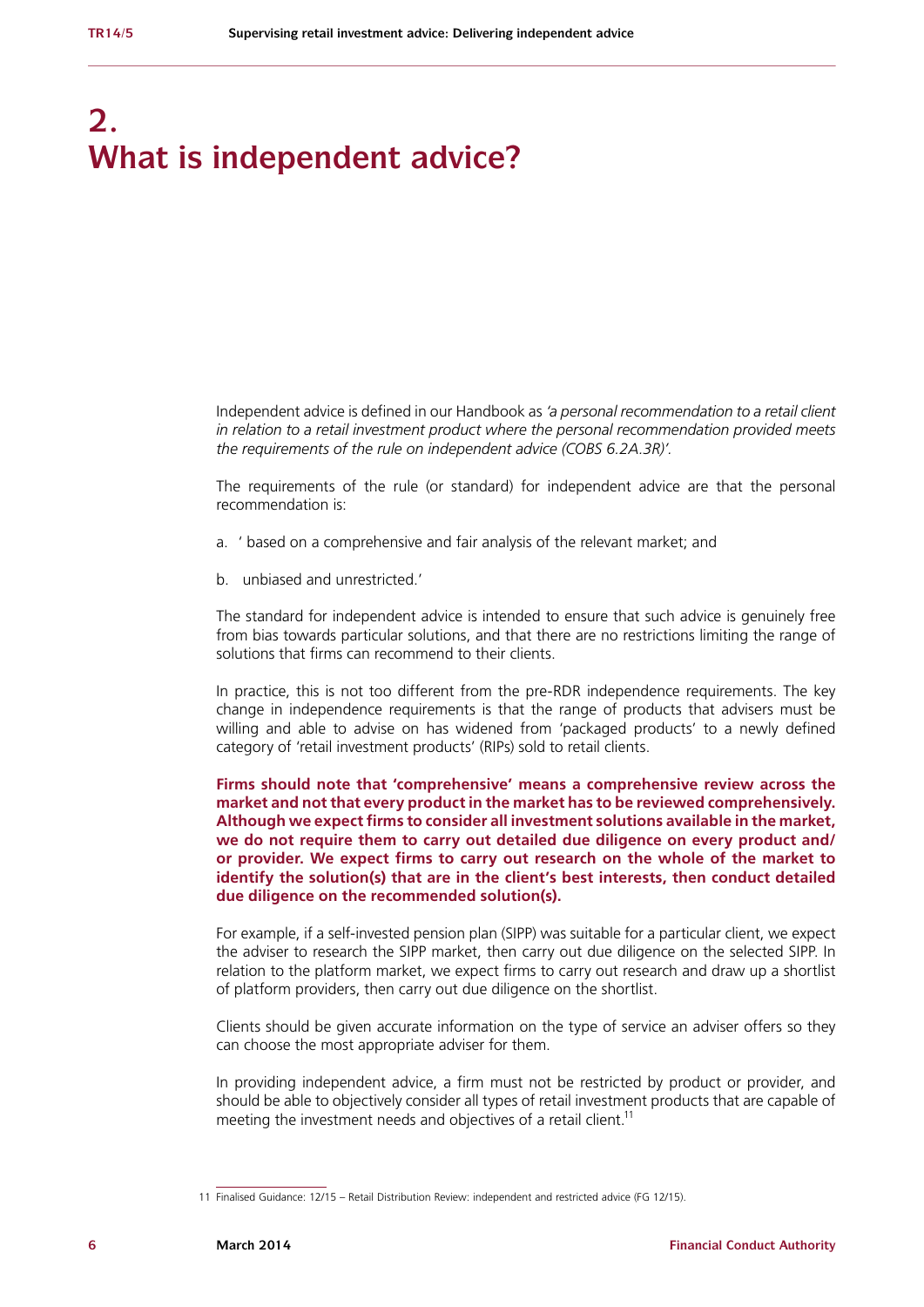#### **One firm summed this up very well: 'independence is a state of mind – you just need to keep an open mind and consider all the options'.**

If a firm is offering an independent service, clients would expect the advice to be **'unbiased** and unrestricted', and they would expect advisers to consider all solutions that would be potentially suitable for their needs (i.e. based on a **'comprehensive and fair analysis'** of the market).

The independence requirements are there to ensure that clients that have been promised an independent service receive an independent advice service in practice. This is not an exercise to meet our requirements, but a vital part of providing clients with the level of service they have been led to expect.

So firms should not just consider what they need to do to meet the independence requirements, they should also consider what the overarching principle(s) behind the rules are trying to achieve. If firms put their clients at the heart of their business, keep an open mind and consider all options for their clients, independence should follow naturally.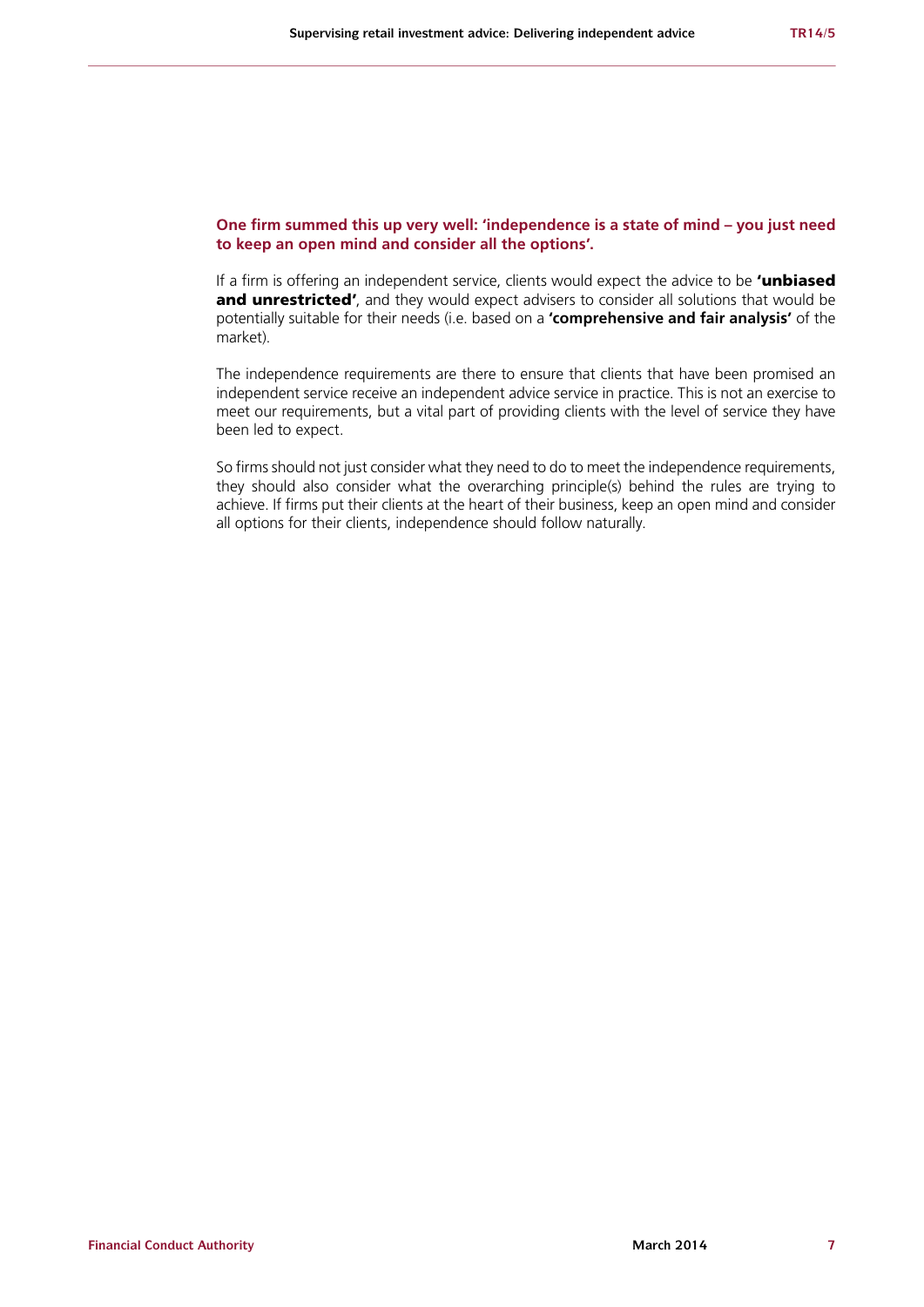# **3. Our RDR thematic review**

#### **What we did**

We requested information from 113 firms from a cross-section of the industry. We asked all firms in our sample to complete an online questionnaire and submit a copy of their disclosure documents. We also asked independent firms to send us a copy of their new business records.

We assessed this information and then undertook follow-up visits and telephone calls with a number of firms to carry out a more in-depth review. Our findings are summarised in the annex to this report.

#### **What we found**

Of the 113 firms that were included in our thematic review, 88 firms stated that they offered independent advice.

To assess whether the independent firms in our sample were likely to be meeting our requirements, we designed a set of 'potential indicators of non-compliance' based on the limited information we had available. These indicators did not definitively show whether firms were offering a truly independent service or not, but were used to highlight the firms we felt were at a higher risk of not meeting our requirements. For example, firms that were placing a very high proportion of business on a single platform, or with a limited number of providers.

We then selected a sample of these firms to carry out a more in-depth review. The results of our initial review identified a number of firms where we needed more information to determine if they were meeting our requirements or not.

After talking to the firms, we found that some were in practice meeting the requirements but others were failing to meet our requirements. The most common failings were:

- **•** Firms not considering and/or not having the ability to advise on all retail investment products (RIPs).
- **•** Firms adopting a single platform and not carrying out sufficient research and due diligence on the other options available and/or not considering off-platform investments.
- **•** Advisers referring clients to other advisers (either externally or within their own firm) for advice on certain RIPs (e.g. income drawdown).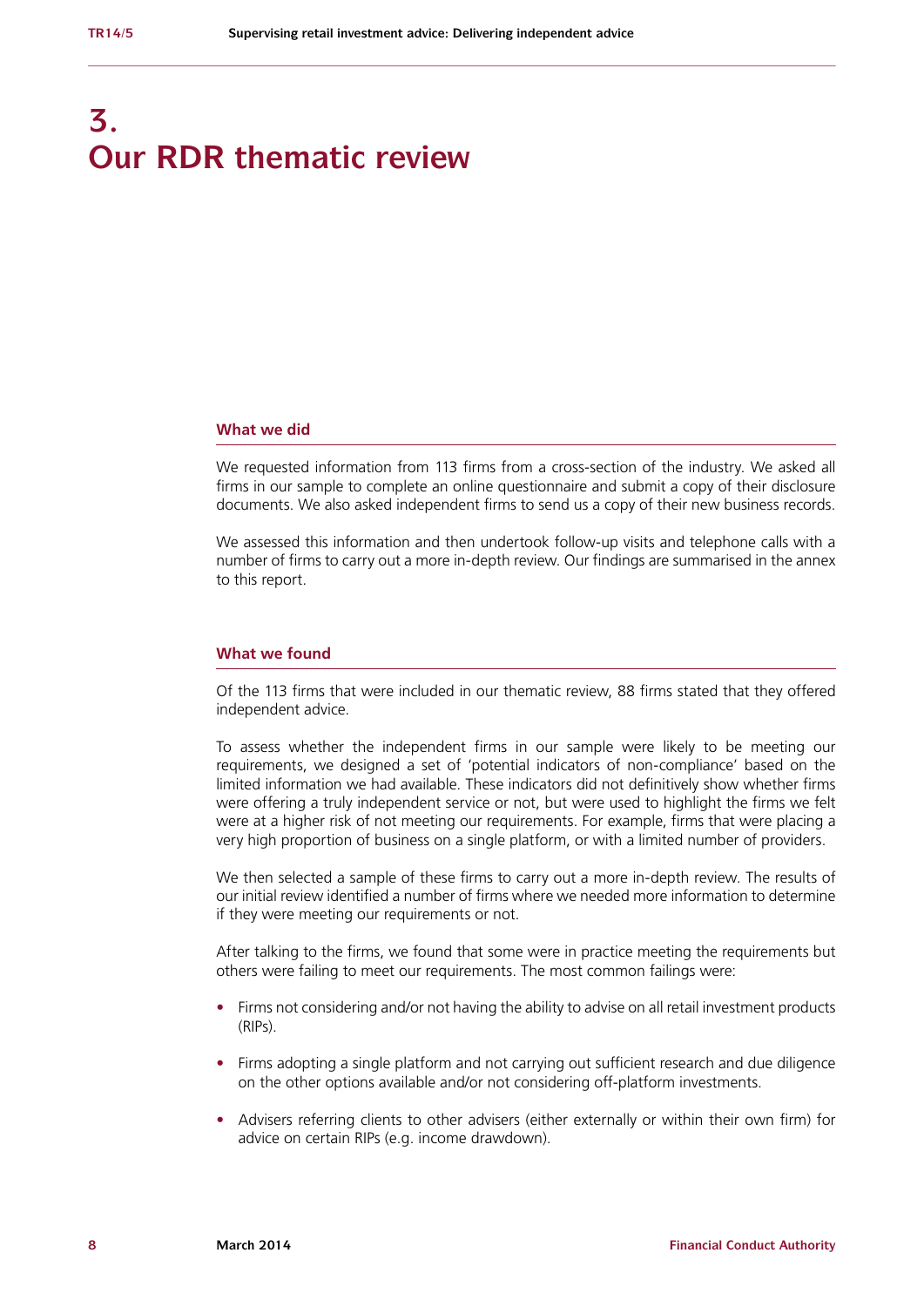**•** Networks failing to ensure that all appointed representatives (ARs) are meeting the independence requirements (e.g. ARs that were biased towards the use of a distributor influenced fund).

#### **Next steps**

All firms that were included in our sample have received a feedback letter outlining our findings. Where firms are falling short of the independence requirements (or where we have doubts over their independence) we have requested that they take appropriate action. This could either be to amend their processes to ensure they are meeting the independence requirements, or some firms have decided to change their business model to a restricted service.

A small number of firms where we had more significant concerns may be asked to attest to making the required changes.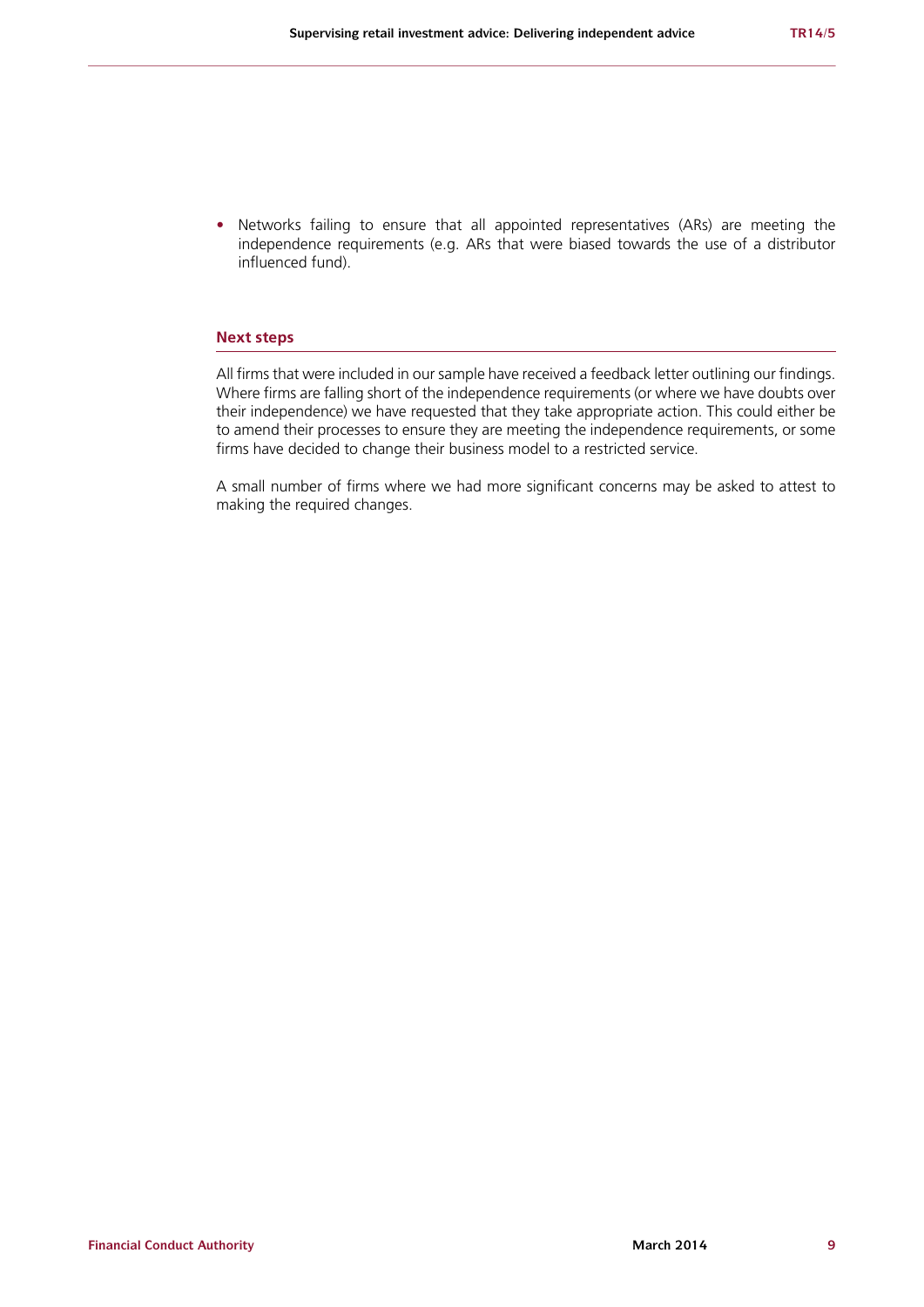# **4. Guides for firms**

During the first two stages of our RDR thematic review we identified various examples of good and poor practice.<sup>12</sup> We have outlined these to provide practical examples of firms meeting, or failing to meet, our expectations and to provide some context around our requirements.

We have divided this section of the report into areas where there appears to be uncertainty for firms and where we have identified issues. However, the key requirements and messages are consistent and we believe the most important factors are that firms keep an open mind when considering the options and focus on the needs of their clients.

#### **Providing advice on all retail investment products (RIPs)**

A firm should only hold itself out as giving independent advice if it is prepared, willing and able to provide advice on all types of RIPs that may be suitable for their clients.

We do not expect firms to actually recommend all products, but it must consider all options for their clients. A firm can, after considering the market, take the view that certain RIPs are unlikely to be suitable for their client base. However, firms should keep an open mind and keep this under review as products and clients change.

A number of firms believe that non-mainstream pooled investments (NMPIs), including unregulated collective investment schemes (UCIS), are not in scope of the RDR. These products are in scope, but advisers must take into account the marketing restriction rules in COBS 4.12.

NMPIs are niche, risky products almost certainly inappropriate for ordinary retail investors. They are more likely to be suitable for promotion to professional or institutional investors, and to those retail clients who meet the criteria to be treated as sophisticated or high net worth investors.13

Unless the client meets the criteria in one of the categories in COBS 4.12, the Promotion of Collective Investment Schemes (Exemptions) Order or the Financial Promotion Order, the product should not be considered as part of the relevant market.

Where firms promote NMPIs, they should ensure this is done in accordance with the rules in COBS 4.12.

<sup>12</sup> We have also included examples from wider Supervisory work.

<sup>13</sup> Consultation Paper 12/19: 'Restrictions on the retail distribution of unregulated collective investment schemes and close substitutes' (CP 12/19)<http://www.fsa.gov.uk/static/pubs/cp/cp12-19.pdf>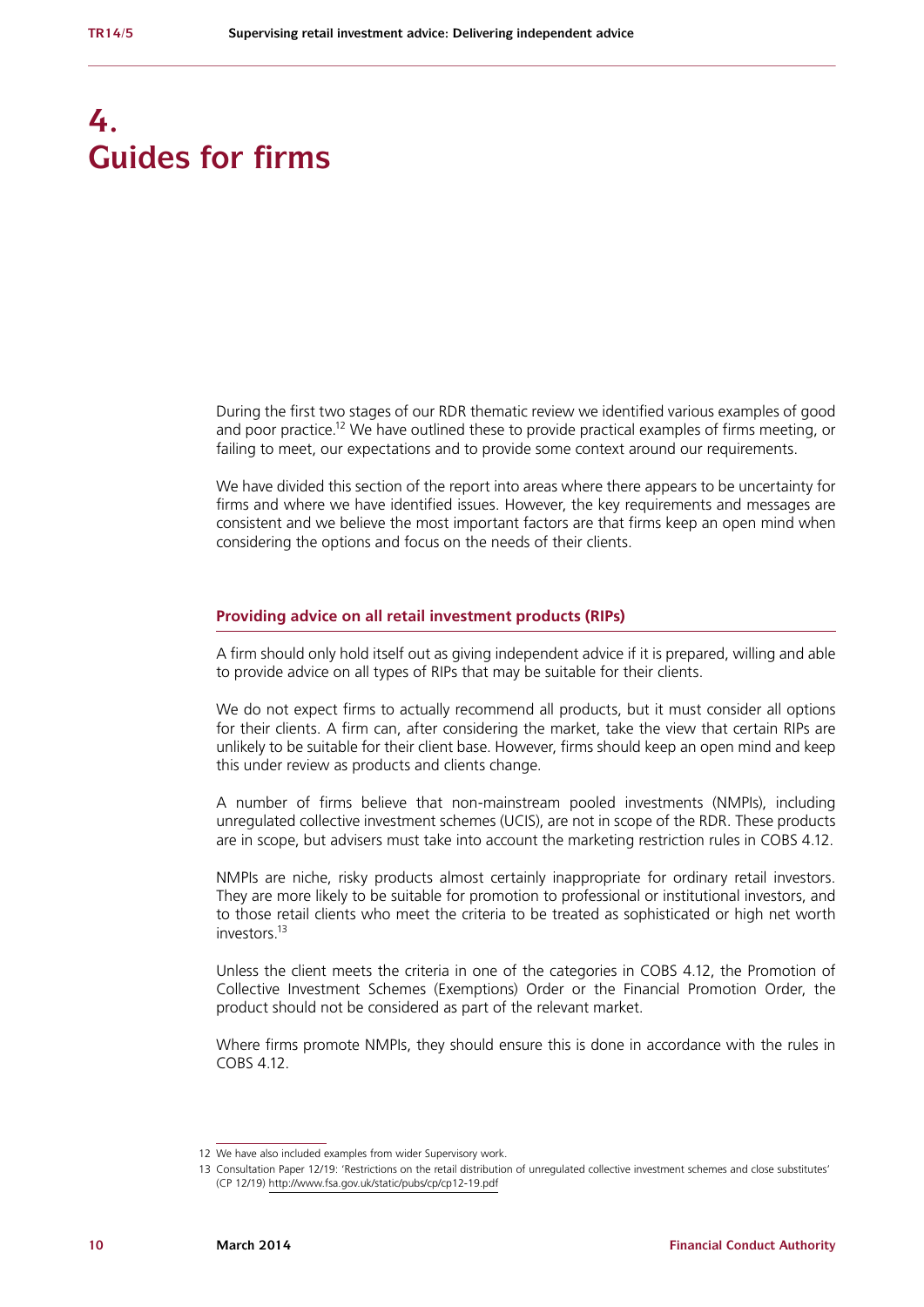#### **Example of good practice**

Firm A had an advice process that involved using whole of market based tools for each RIP. These were available to all advisers to help them review the whole of the market effectively and efficiently.

This is good practice, as rather than simply telling advisers that they should consider all RIPs then leaving them to do this on their own, the firm had made a significant effort to provide them with the tools to help them do so.

#### **Example of poor practice**

Firm B was not willing to provide advice on structured investments. Through discussions with the firm it became evident that the adviser was unwilling to recommend these products on the basis that he did not fully understand how the products and underlying investments worked.

We would expect advisers to have sufficient knowledge of each product type to identify if it was potentially suitable for a client. Once the potential need is identified, the adviser should then have the knowledge and ability to carry out further work to identify a suitable product and make the recommendation, if appropriate.

If an adviser does not have sufficient knowledge of a certain product we agree they should not recommend them. However, this adviser should not hold himself out to be independent as he does not have the knowledge and ability to identify if a particular product type is potentially suitable for a client.

#### **Example of poor practice**

Firm C told us that they provided advice on all investments but then added that they did not advise on annuities but referred clients to another firm specialising in annuities instead. As this firm was not willing and able to advise on all RIPs in practice it did not meet the independence rule.

#### **Key points for firms to consider**

- **•** Is each adviser in your firm willing and able to advise on all RIPs?
- **•** Are there any products you have 'excluded', either formally or informally, as unsuitable for your client base? If so, do you review this on a regular basis and keep an open mind about possible changes to the products and new clients?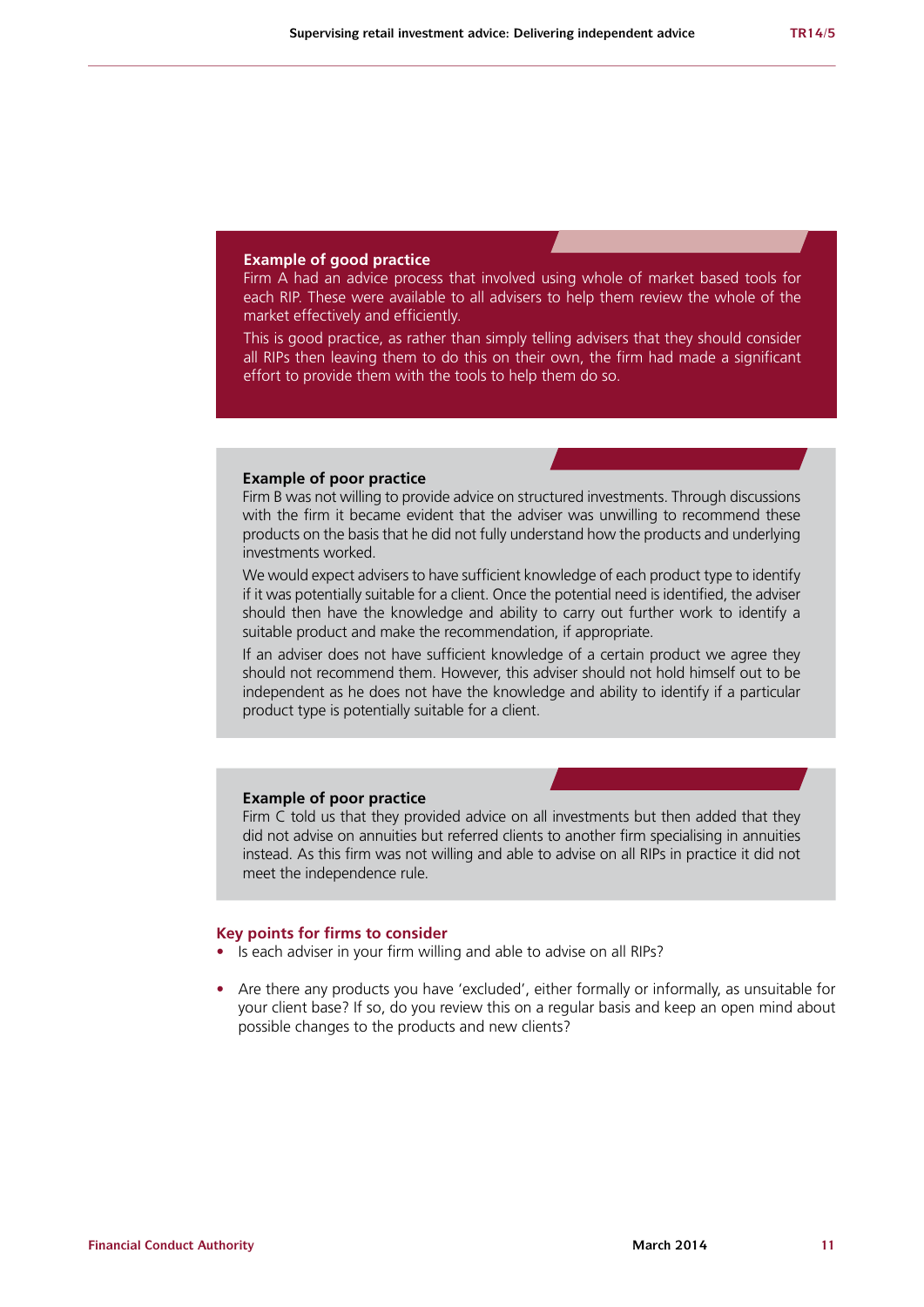#### **What is a 'relevant market'?**

For advice to be independent it has to be *'based on a comprehensive and fair analysis of the relevant market'*. So it is important that firms understand what we mean by a 'relevant market'.

A relevant market is defined as 'all retail investment products which are capable of meeting the investment needs and objectives of a retail client<sup>'.14</sup> If a firm can identify a relevant market across all of its clients then it can hold itself out as independent in relation to that narrower relevant market.15

The requirement refers to the needs and objectives of the client and not product categories that the firm wants to advise on, so for example, pensions are not a relevant market. Examples where a relevant market may be applicable are ethical investments, Islamic financial instruments and pension decumulation.

#### **Example of poor practice**

Firm D (a discretionary investment management company) considered that it was independent as it advised (in relation to its advisory managed portfolios) on what it referred to as 'investments'. In practice this included collective investment schemes but did not include life and pension contracts.

This did not meet the definition of the relevant market as the products it advised on were not focused on the clients' needs and objectives but rather product categories.

#### **Referrals to another adviser**

**In our discussions with industry since we published this document, some have suggested that the use of specialist advisers within a firm could improve client outcomes and is possible within our rules. Having looked at these points, we agree that a wider interpretation is possible. Therefore, you should disregard the following section and refer to the guidance issued by the FSA in 2012: [http://www.fca.org.uk/static/pubs/guidance/fg12-15.pdf.](http://http://www.fca.org.uk/static/pubs/guidance/fg12-15.pdf)**

We have seen cases where firms refer clients to another advisory firm if they are unable to meet a client's needs. Similarly, one adviser in a firm may routinely refer certain clients to another adviser in the firm if they do not have the experience or expertise required. Where advisers are unable or unwilling to advise on certain RIPs then these arrangements would not meet the independence rule.

Every adviser in an independent firm must give advice that meets the independence rule if the firm holds itself out as being independent<sup>16</sup>. This is because clients are entitled to reasonably expect the adviser they are dealing with to provide them with an independent service. Furthermore, if an adviser does not have the knowledge and ability to advise on all RIPs there

<sup>14</sup> COBS 6.2A.11G.

<sup>15</sup> For example, a firm could refer to itself as 'XYZ Ltd – providing independent advice on ethical products'.

<sup>16</sup> Paragraph 6.8 of Finalised Guidance: 12/15 – Retail Distribution Review: independent and restricted advice (FG 12/15)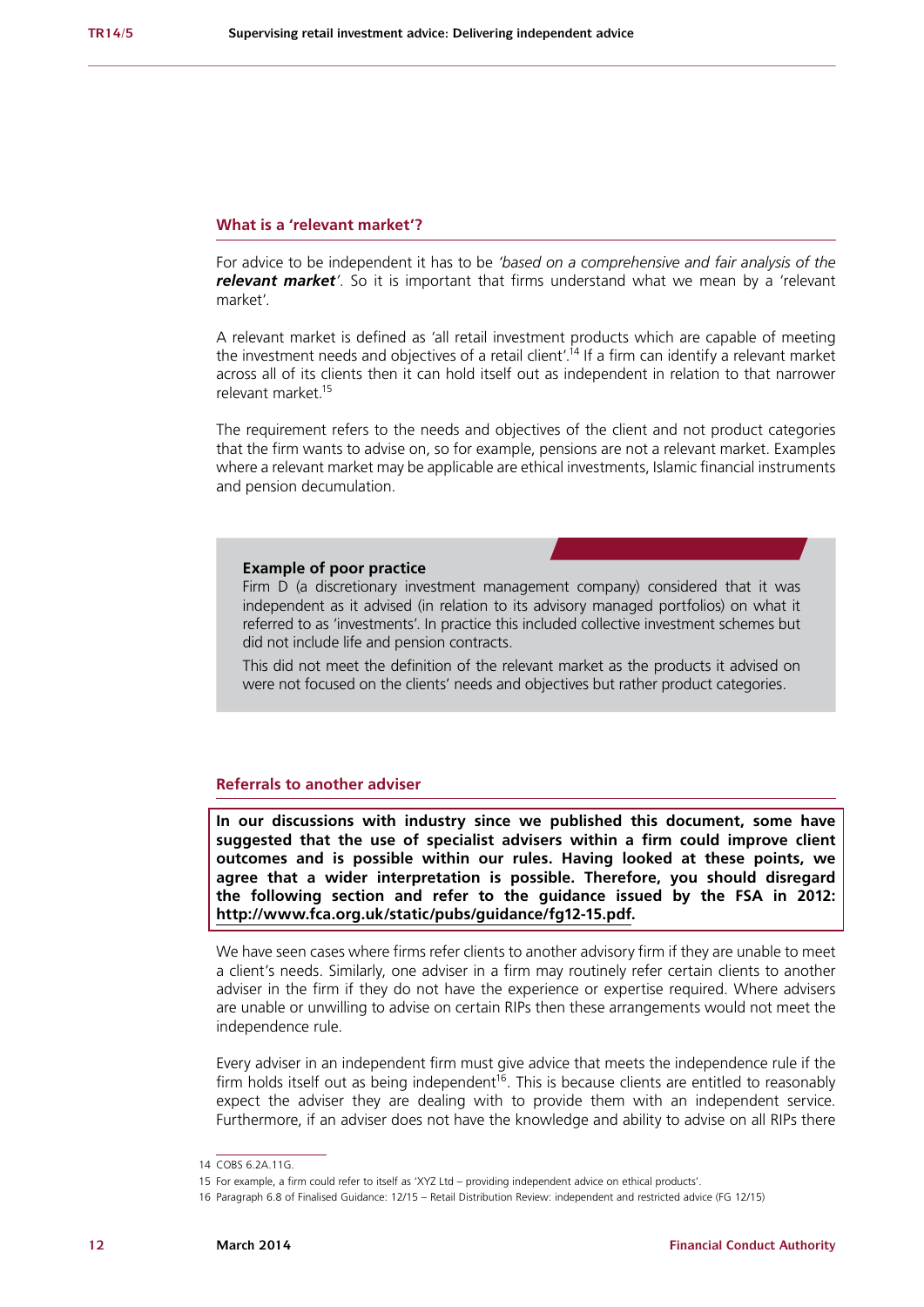is a risk that they might not be in a position to identify when a particular product is potentially suitable for the client. It is possible to have some advisers providing independent advice in a firm alongside others providing restricted advice. This means the firm must not hold itself out as being independent.

Not only does this mean that independent firms should have the ability to provide advice on all RIPs without referring the client to another firm, it also means that each adviser within any given firm should have the ability to provide advice on all RIPs, i.e. every adviser within a firm must be willing and able to advise on all RIPs.

However, it is possible for an adviser to seek expertise from another (either internal or external), as long as they are in a position to provide the final advice to the client.

#### **Example of good practice**

Firm E had an income drawdown specialist. All advisers had sufficient knowledge to identify when a client would potentially have the need for income drawdown and were able to provide advice to clients, but typically sought additional support from the product expert.

The adviser would arrange a second meeting where both he and the expert met with the client to discuss the various options available. If it was established that income drawdown was an appropriate option, the adviser would carry out the research and draft the suitability report, both of which were checked by the expert. The adviser then had a final meeting with the client where he provided the final advice.

This is good practice as the financial adviser sought advice from a product expert but was able to provide advice to the client without referring him to another adviser.

#### **Example of poor practice**

Firm F operated a licensing agreement with their advisers for certain high risk products. Where a particular adviser identified that his client had a need for a product that he was not permitted to advise on, he would refer the client to another adviser in the firm. This does not meet the independence rule as this adviser was not willing and able to

advise on certain RIPs.

However, it is possible to operate a licensing agreement and still meet the independence requirements, as long as all advisers are permitted to provide advice on all RIPs. For example, we came across a firm that also operated a licensing agreement but rather than prohibiting advisers without the relevant licences from providing advice on high risk products, it permitted the adviser to recommend the high risk product(s) subject to a pre-sale suitability assessment. This was identified as good practice and is in line with the independence requirements.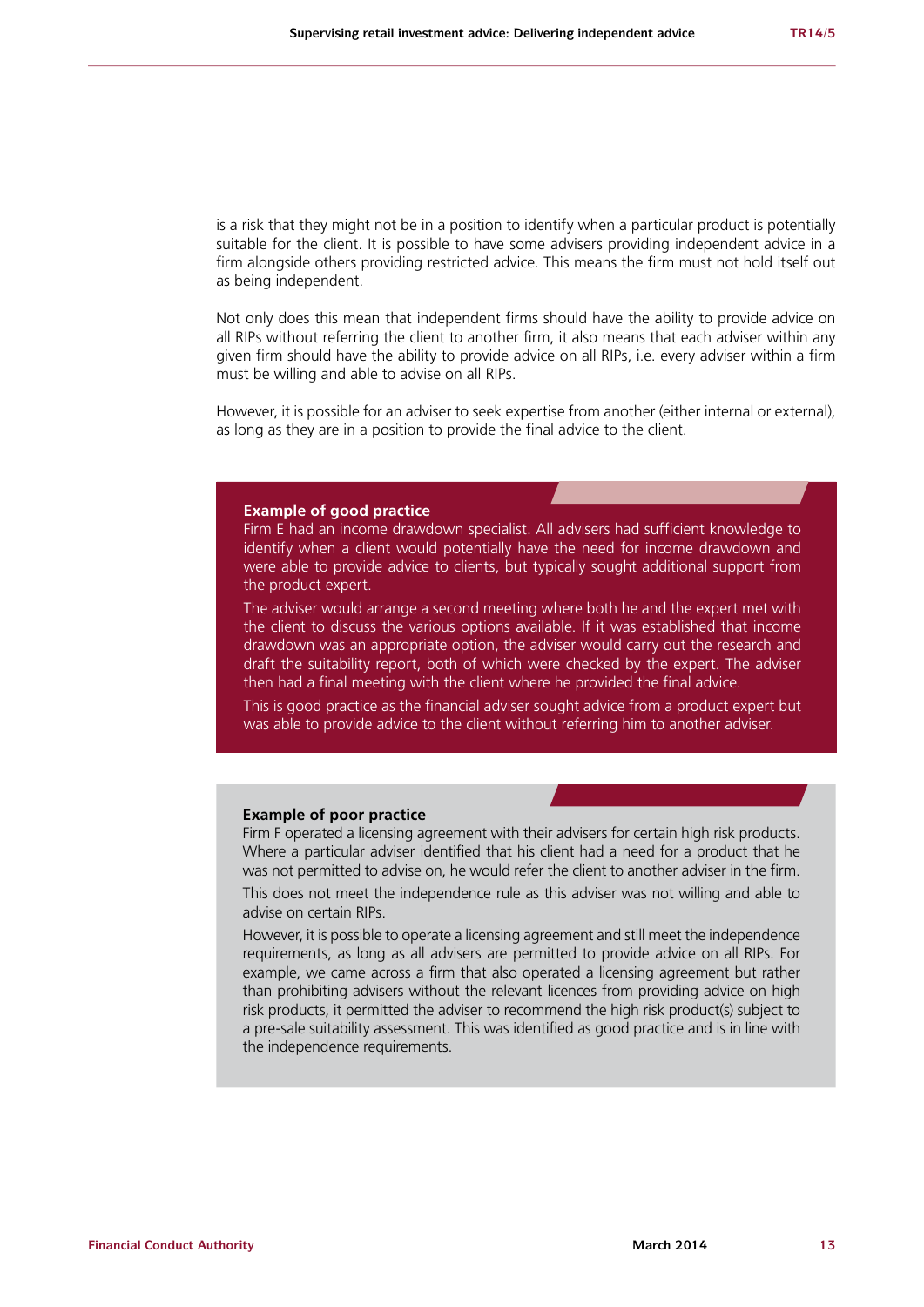#### **Key points for firms to consider**

- **•** Is each adviser in your firm willing and able to advise on all RIPs?
- **•** If you have specialists or advisers that are experts in certain areas, do you have processes in place to ensure that all advisers are willing and able to advise on all RIPs?
- **•** If you operate a licensing arrangement (or similar), have you considered the impact this could have on each adviser's ability to meet the independence requirements?

#### **Panels**

A firm can use research to distil the product market into a panel and then select a product from the panel when giving independent advice. Firms need to ensure that any panel is

- **•** sufficiently broad in its composition to enable the firm to make personal recommendations based on a comprehensive and fair analysis
- **•** reviewed regularly
- **used in a way that does not materially disadvantage any retail client<sup>17</sup>**

It is possible for a firm to use a panel and remain independent so long as the panel has been constructed based on a review of the whole of the market and the advisers keep an open mind and consider all options (both off and on panel) for individual clients. This does not mean that advisers need to carry out a whole of market review for each individual client unless they have identified that an on-panel solution is not appropriate. When narrowing down the products and providers to be included on the panel, the firm must carry out a 'comprehensive and fair analysis' of the market and should consider all RIPs in the first instance.

It is then acceptable for a firm to decide which products or providers to include and/or exclude from their panel depending on their client base. It is important that the panel is reviewed regularly and that all advisers are aware of what products and/or providers are not on the panel, so that they can identify when an off-panel solution may be appropriate. To enable them to do so, all advisers must maintain the ability to advise on all RIPs (even if they are not currently on the panel) and keep an open mind about using alternatives if this is right for individual clients.

#### **Example of good practice**

Firm G used a panel for the majority (but not all) of its recommendations. The panel had been constructed by reviewing the whole of the market and contained a wide range of products and providers.

The panel contained a list of products and providers that had been pre-approved (e.g. central research and due diligence had been carried out). Advisers had the ability to recommend 'off-panel' solutions, but these were subject to pre-sale checks and minimum research and due diligence standards.

<sup>17</sup> See COBS 6.2A.18G.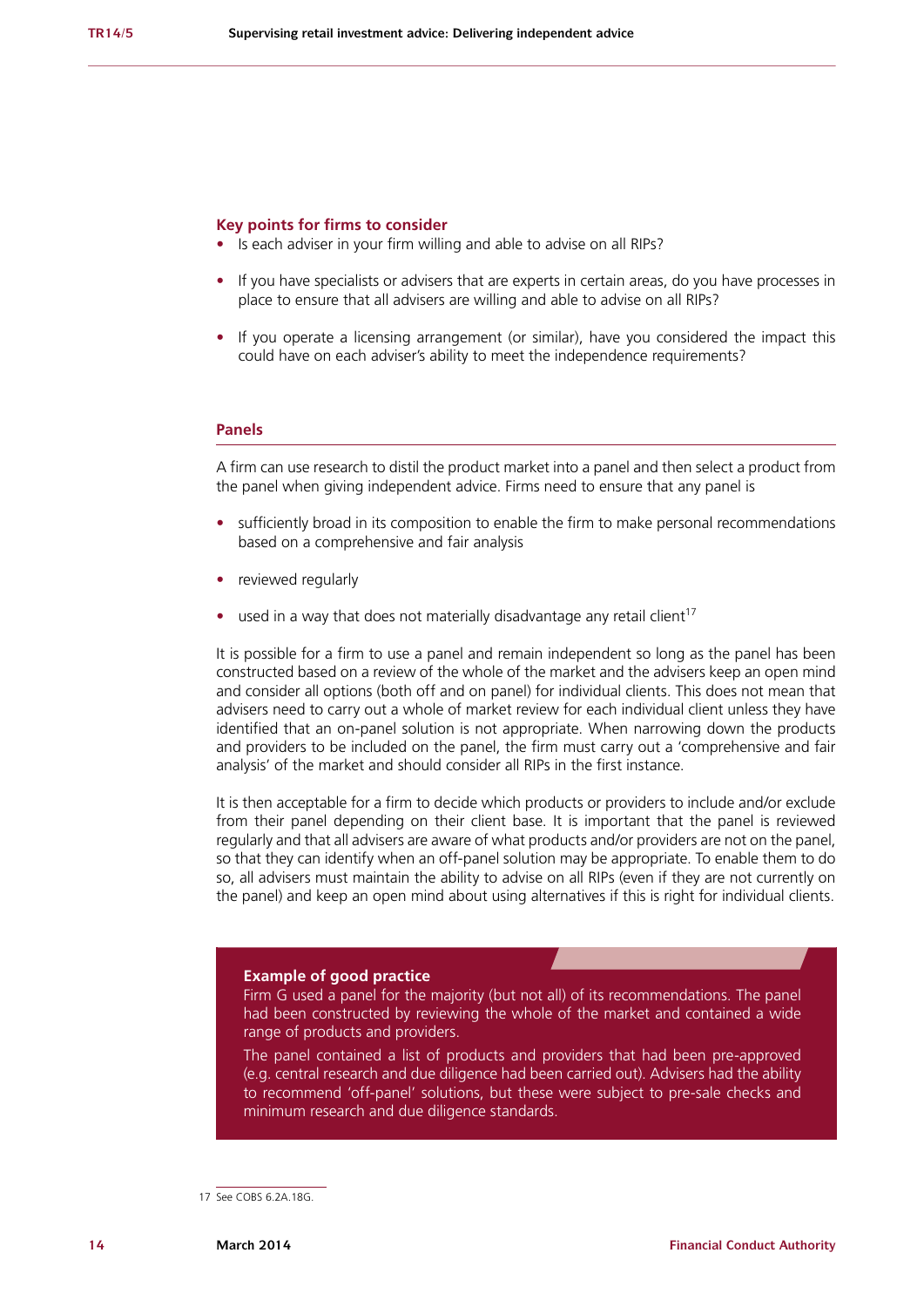#### **Example of poor practice**

Firm H had constructed a panel of products that they felt would meet the needs of the majority of clients. They explained that if they were really struggling to find a suitable product they would consider recommending an off-panel solution. However, the advisers were unsure of how they would do this in practice and did not appear to have access to any tools to help with this. So we felt the firm may not be in a position to recommend an appropriate investment solution to all clients.

#### **Key points to consider if your firm uses a panel(s)**

- **•** Do you use the whole of the market as a starting point when designing your panel(s)?
- **•** Do you review your panel(s) regularly and update them as appropriate?
- **•** What do you do to make sure that all advisers consider off-panel solutions where these may be in the best interests of a client?

#### **Platforms18**

Firms offering an independent service can use platforms as long as they are aware of the limitations of their selected platform(s) and are willing and able to advise off-platform where necessary.

Firms must also take reasonable steps to ensure it uses a platform that presents RIPs without bias<sup>19</sup> and satisfy themselves that the platform provider only receives remuneration for business carried on in the UK that is permitted by the rules.<sup>20</sup>

#### **Using one platform for all clients**

It is likely to be very rare, if possible at all, that a firm could use one platform for all clients and meet the independence rule. A firm that wanted to do so would have to find a platform that offered a range of products covering the whole of the retail investment product market (or the whole of a sector of that market). It would also need to keep this range under continual review to ensure that it remained whole of market.

#### **Example of poor practice**

Firm I had adopted a single platform as all clients' circumstances appeared to be fairly similar. However, on further investigation it became evident that the firm also advised the children of their main clients whose needs and circumstances were very different and recommended the same platform without adequately considering the different needs and circumstances of these individual clients.

This is poor practice as the firm recommended the same platform as they used for their main clients, without adequately considering if it was appropriate for these very different clients.

<sup>18</sup> The material in this section is based on that contained in FSA factsheet for firms who advise on or operate platforms.

<sup>19</sup> COBS 6.1F.1R.

<sup>20</sup> COBS6.1E.9R (from 6 April 2014).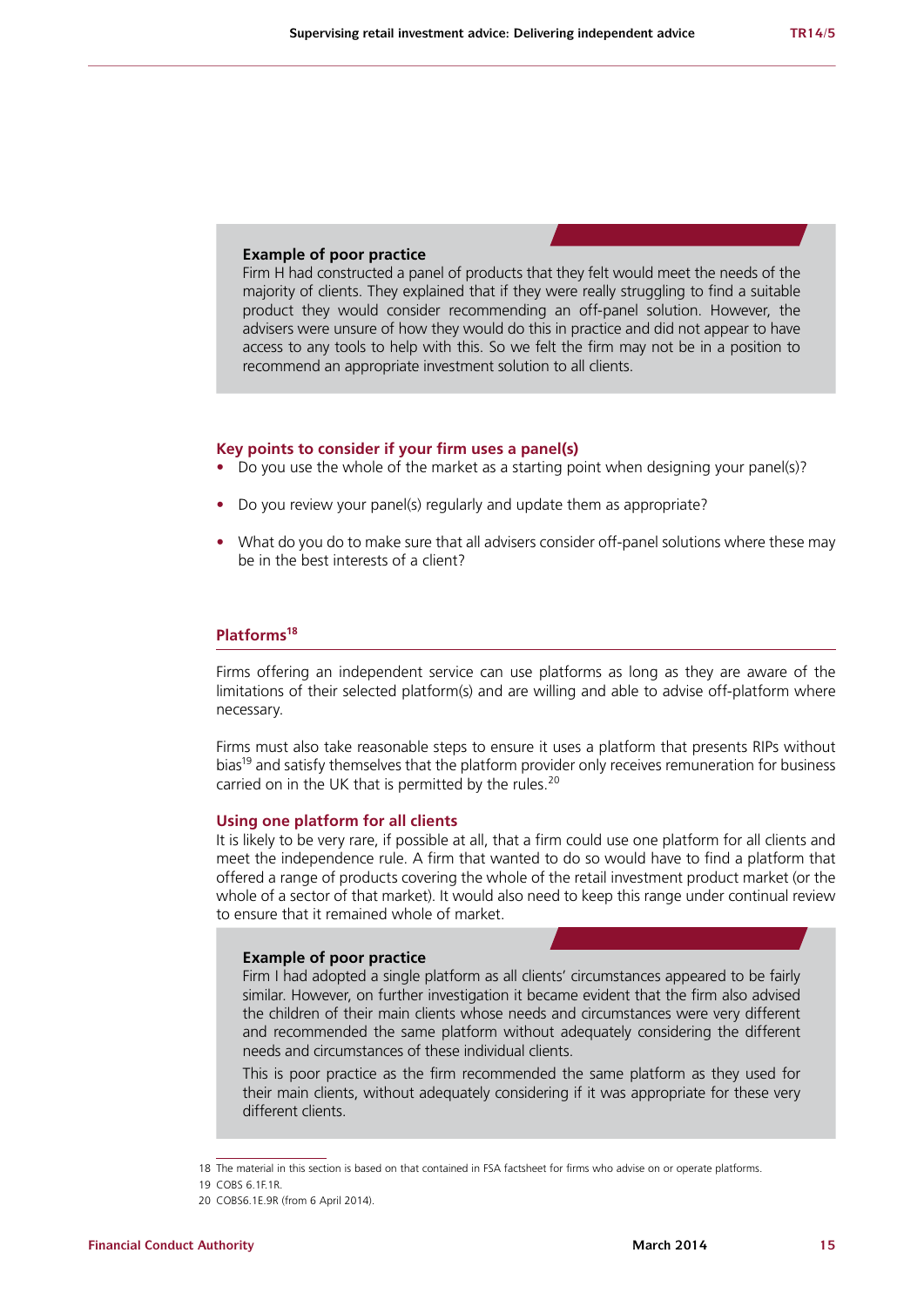#### **Using one platform for the majority of clients**

This is a much more likely scenario than the one above, because the independent adviser firm is considering off-platform solutions where this is suitable for all or part of a client's portfolio, or using another platform if this is in the client's best interests. So even where the majority of a firm's clients have similar needs, there are probably going to be outlier clients, which means they may also need to recommend products off-platform.

The platform adopted would need to be competitive in terms of charges and features for this to be an appropriate approach.

#### **Example of good practice**

Firm J took on most of its clients as a result of referrals from existing clients. So it tended to deal with a defined category of clients but nevertheless remained mindful of the products available across the market. So, when a client had a particular individual need, they were able to recommend a product off-platform that was suitable for the client and was in their best interests.

For example, if a platform-based SIPP did not offer the option of individual commercial property purchase (or SIPPs available through the platform were uncompetitive in this respect) then the firm would recommend another SIPP where it was suitable for the client to invest in an individual commercial property.

#### **Example of poor practice**

Firm K used a single platform but had not assessed for which clients the platform-based services were – and were not – suitable. They used the platform routinely for all clients without adequate consideration of the clients' needs and personal circumstances. This risks unsuitable advice for some clients.

For example, where the platform has a fixed fee and the client's investment level is very low (so the flat fee has a disproportionate impact on the overall costs), or where it would have been in the client's best interests to have been recommended a particular investment that was not available on the platform.

#### **Using one platform for some of their clients**

A firm may want to use a single platform to offer a platform-based service to a segment of their client bank Here the firm has identified a defined category of clients and wishes to provide platform-based services to these clients. Clients for whom this service is not suitable should be handled differently (for example, using off-platform investments).

To ensure that recommendations are suitable, the firm would need to consider the individual needs and circumstances of clients within the defined segment of the client bank and identify outlier clients for whom the platform-based services would not be appropriate.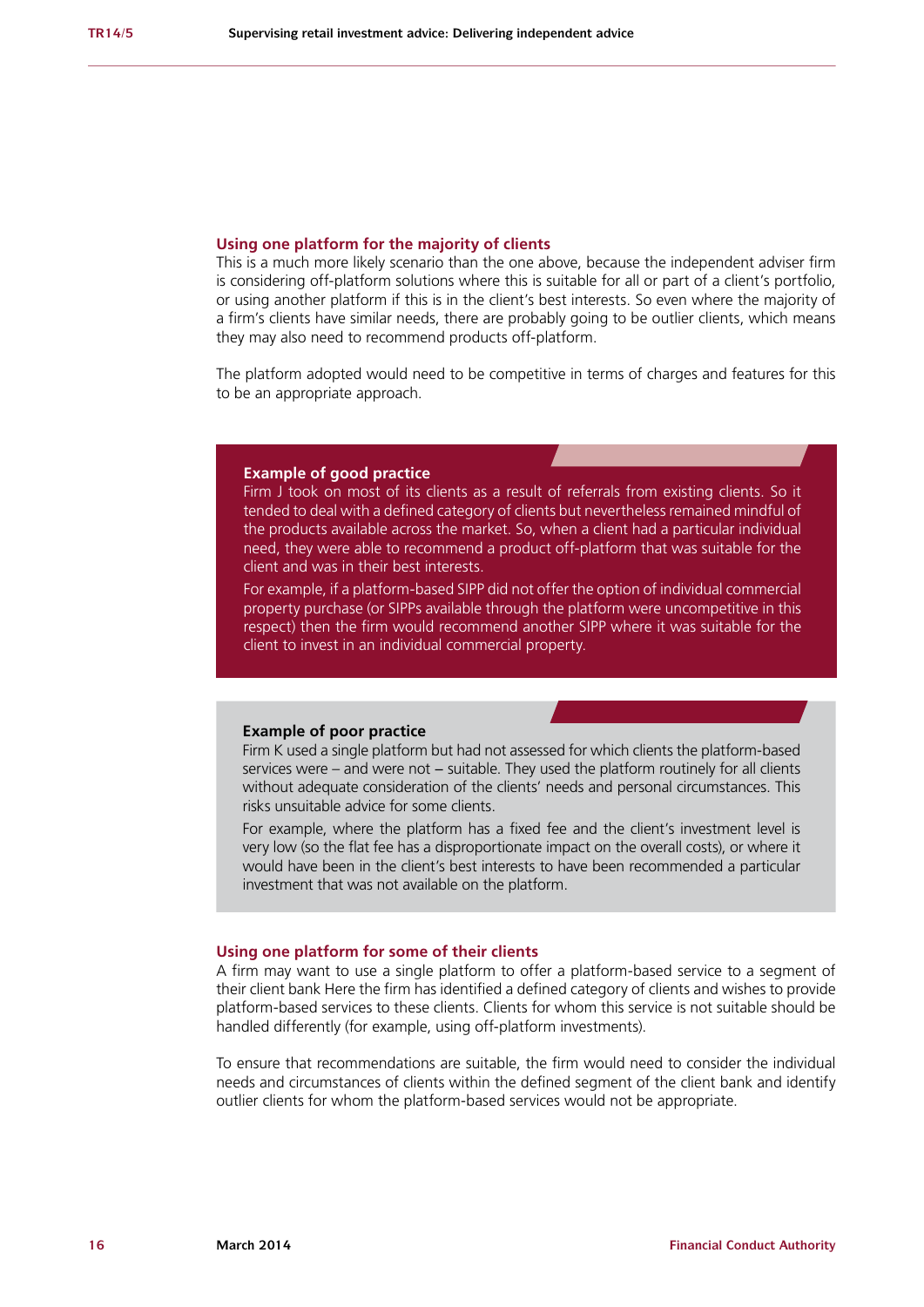#### **Example of good practice**

Firm L had decided it wanted to provide a 'premier service' to clients over a certain level of investable assets. It had undertaken appropriate due diligence on which platform to adopt and considered which clients this approach would be suitable for, and which it would not.

Although this service and the platform used to underpin it proved to be suitable for most clients within this defined segment, it did not adopt a 'one-size-fits-all' approach. The firm continued to recommend products off-platform where the platform-based solution was not suitable for the individual client's needs and circumstances.

#### **Example of poor practice**

Firm M had adopted a particular platform to support the ongoing services it planned to offer to clients. However, it recommended platform-based investments with ongoing services to all clients irrespective of their individual needs and circumstances. This use of a single platform would be unlikely to be in the best interests of this wide range of clients.

The firm did not have a clear idea of when providing ongoing advice was in the client's best interests, and when it was not. The firm's management also did not put in place any controls (for example, guidance) on the recommendation of the platform-based services. So the firm risked recommending unnecessarily expensive platform-based services when, for example, a lower cost transactional service might have been in the best interests of some clients.

#### **Using more than one platform**

Where a firm has a diverse range of clients, it may be in the firm's interests, as well as the clients' best interests, to use more than one platform. The firm may also want to offer different levels of service to different categories of client.

We have set out before how clear segmentation of the client bank and effective matching of firm services and platform selection (following good due diligence) can be a beneficial approach. As with the other scenarios above, firms will need to consider each client individually and ensure that any outlier clients are handled appropriately.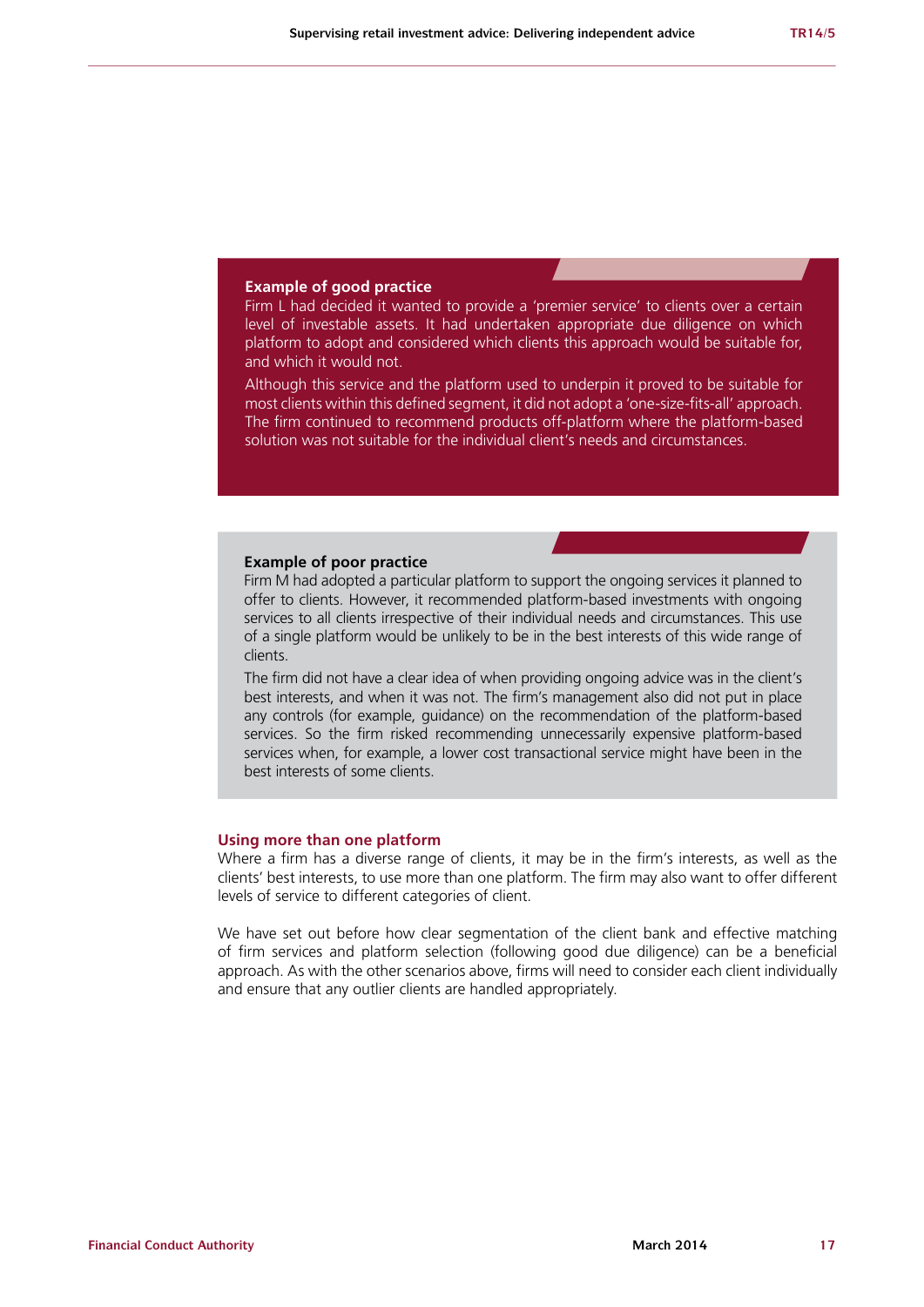#### **Example of good practice**

Firm N had a broad range of clients, from those with simple pensions and small investment needs to those with significant sums to invest. The firm had developed a range of services to meet the needs of the different clients it dealt with and had undertaken appropriate due diligence on platforms to ensure it adopted the right ones for itself and its clients.

It based the client segmentation on investable assets and, at the higher end, it adopted a platform with a wide range of products and services. For the next category of clients, it adopted a lower cost platform and a simpler service appropriate for these clients. It also felt that it had some clients whose needs were simple and did not require routine ongoing services (but offered advice on a reactive basis). It worked on a transactional basis for these clients.

It set out clearly which clients the services were most likely to be suitable for and it had processes in place to ensure that each client was considered individually and handled differently to the standard services where this was in the client's best interests. Its business monitoring was also based on ensuring the right outcomes were achieved for individual clients.

#### **Example of poor practice**

Individual advisers within Firm O had adopted different platforms from each other. There was no consistent approach for providing services for clients. There was no clear understanding by advisers, or the compliance officer, about when their platform-based services were suitable and not suitable. This risked unsuitable advice, given the lack of understanding about the suitability issues.

Finally, there was the potential for costs for clients to be higher than would have been the case had the firm used platforms in a more focused and economic way.

The outcome we want is not about ensuring an artificial spread of investments to meet the independence rule, it is about advisers being mindful of the range of product and investment options across the whole market so firms can provide suitable advice to their clients. It is important for firms to be clear about which clients the overall solution – the platform, the products, funds and adviser services – are suitable for and in their best interests, and which are not.

#### **Key points to consider if your firm uses platforms**

- **•** Have you undertaken appropriate research on the platform market before deciding which ones to adopt and is this reviewed periodically?
- **•** Have you conducted robust due diligence on the selected platform(s) and is it reviewed periodically?
- **•** Does your due diligence process include steps to ensure that the platform service(s) you use presents RIPs without bias and are you satisfied that the platform provider only receives remuneration for business carried on in the UK which is permitted by the rules?<sup>21</sup>

<sup>21</sup> In relation to the requirements of COBS 6.1F.1R. and COBS6.1E.9R (from 6 April 2014).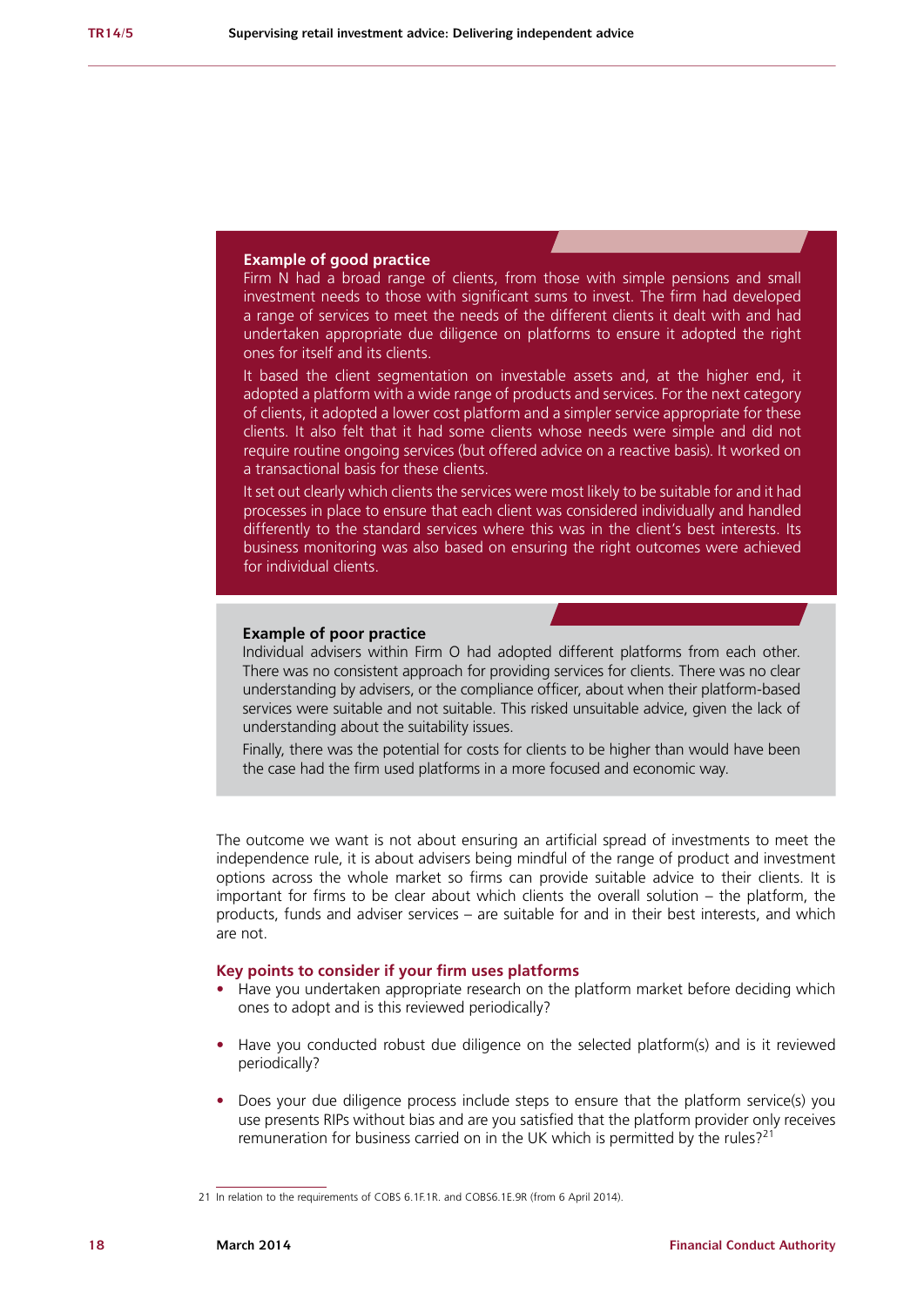- Have you considered which platforms are appropriate for which clients, and which clients may be best off-platform?
- Are you aware of the limitations of the platforms you use (eg what products/providers are not available)?
- **•** Do you have a process in place to enable your advisers to make recommendations both offplatform and via other platforms where this is in the best interests of clients?

#### **Model portfolios**

We use 'model portfolio' to mean a collection of funds with a certain asset allocation typically designed to meet a specific risk profile.

A firm can design and construct their own model portfolios or they can choose to use model portfolios that are constructed by a third party. Either way, independent firms need to ensure that the portfolios they use meet our requirements. For example, if firms have designed their own model portfolios it is important that these are constructed based on a comprehensive and fair analysis of the relevant markets As we set out earlier 'comprehensive' means a comprehensive review across the market and not that every product in the market has to be reviewed comprehensively.

If a firm adopts the model portfolios of a third party, they must ensure the criteria used by the third party would enable the firm to meet the independence requirements.

Independent firms should not use the model portfolios without considering the needs and circumstances of the individual clients. Firms need to keep an open mind and consider all the options for individual clients and not restrict their advice to the model portfolios.

#### **Example of good practice**

Firm P had designed a range of risk-rated model portfolios in light of their client bank and target market and they felt there would be one of these to suit the majority of clients depending on their needs and circumstances. If there was not a suitable option for a particular client, the adviser could tailor the underlying assets to suit a particular client.

However, the firm also recognised that in some situations a model portfolio would not be the most suitable option and they were able to provide examples where they had recommended different investments.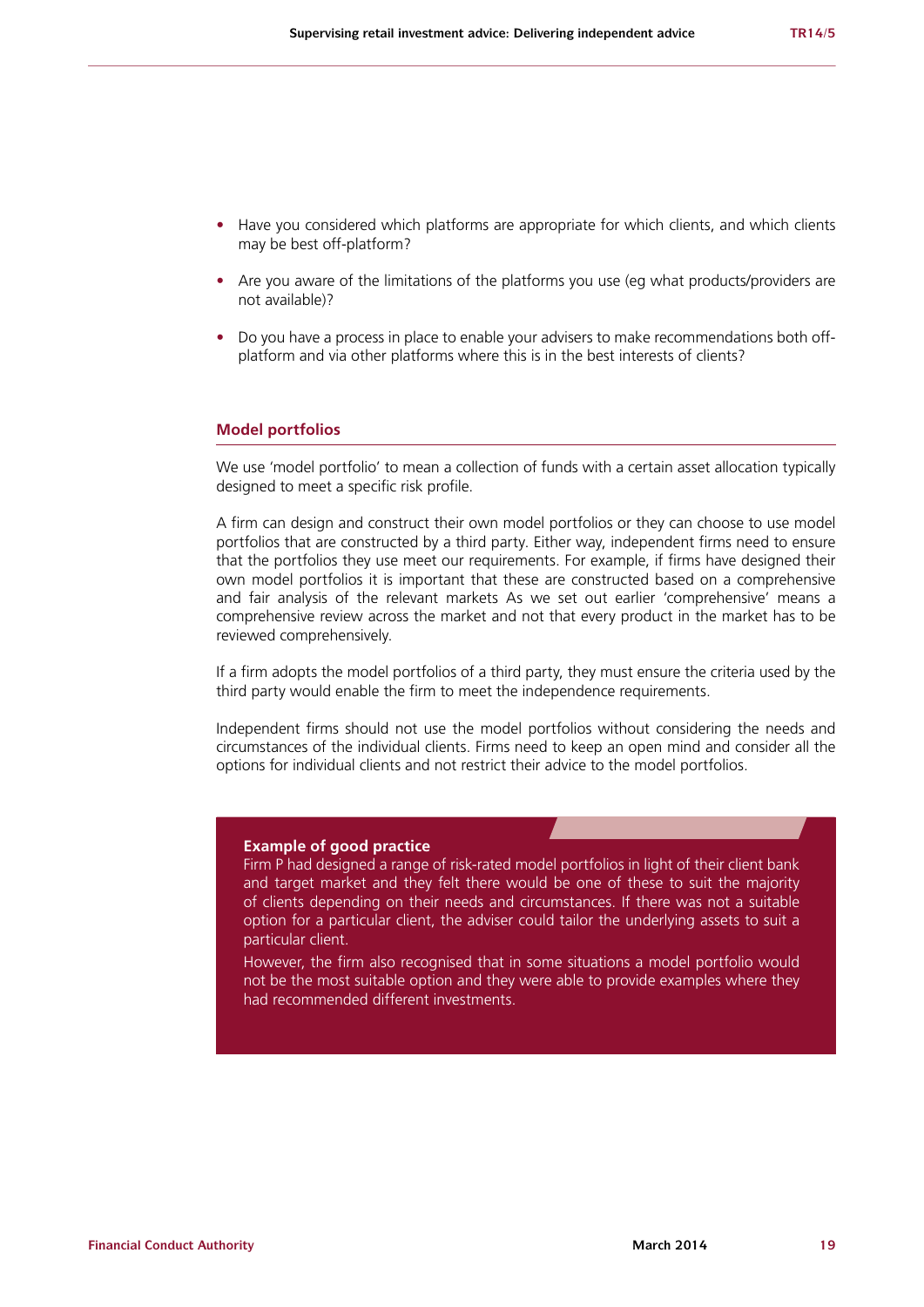#### **Example of good practice**

Firm Q initially used research tools to distil the whole of the market into a shorter list on the basis of criteria that were relevant to the firm's clients (for example, financial strength). The shorter list was then subject to detailed due diligence which resulted in a list of approved providers/funds. The firm also used an asset allocation created by a specialist consultancy firm appropriately mapped to the firm's approach for assessing the client's risk level. The approved funds were then used within the asset allocation approach.

The whole approach was reviewed quarterly as part of the firm's investment committee approach. The firm generally used passive funds but ensured that the recommended investment was suitable for each individual client and did not assume passive investments were suitable for all its clients.

#### **Example of poor practice**

Firm R had designed a single model portfolio that they felt would suit all of their clients as they felt that all their clients had similar needs and risk tolerances (i.e. all of their clients were retirees and as such had a cautious attitude to risk and wanted to protect their capital).

The firm did not consider any other investment solutions as they felt their model portfolio was the best option available. When asked how they would deal with a new client that had a higher attitude to risk, they explained this had not happened in the past but if it did, they would likely refer them to another adviser.

This firm thought they were meeting the independence requirements as they had built their model portfolio from assessing all investments in the market that were suitable for cautious investors. However, they had then restricted their advice by not considering other options for clients when appropriate.

#### **Key points to consider if your firm uses model portfolios**

- **•** Have the model portfolios you adopted been constructed on the basis of a comprehensive and fair analysis of the market?
- **•** Do you have processes in place to ensure your advisers do not restrict their advice to the model portfolios, or recommend the model without considering the needs and circumstances of the individual client?
- **•** Each time a model portfolio has been recommended, would it be clear that the model portfolio was in the individual client's best interests in light of other options available in the market?
- **•** Are your advisers willing and able to recommend alternatives to the model portfolios and/ or adapt a portfolio to suit the needs of an individual client?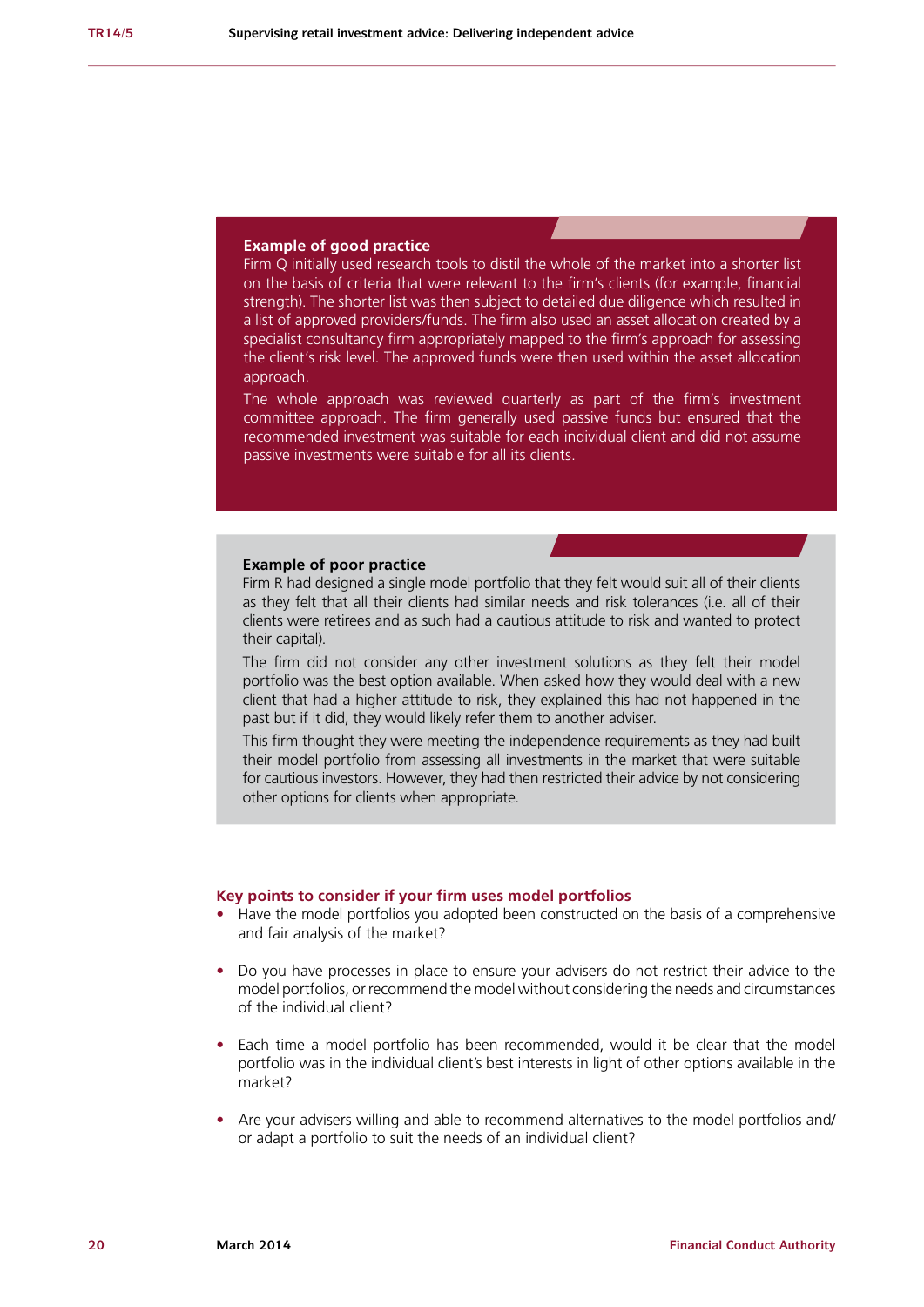#### **Discretionary investment services**

Firms holding themselves out as independent may recommend a discretionary investment management service to a client. The RDR independence rules do not normally apply if an adviser is referring a client to a discretionary investment management service because the recommendation is typically for a service rather than a RIP.

There are certain circumstances where the advice does constitute a personal recommendation in relation to a RIP and the independence rules do apply.<sup>22</sup> It is important that firms offering discretionary investment services familiarise themselves with the circumstances in which the independence rules apply, and where appropriate satisfy themselves that they are meeting our requirements.

If a firm is providing independent advice, it should objectively consider a wide range of investment solutions in the market before recommending a client use a discretionary investment service. Advisers should not recommend a discretionary investment management service without considering the needs and circumstances of the individual client. Where the recommendation to a discretionary investment manager (DIM) is not a personal recommendation, a firm would not need to demonstrate that it has picked the DIM based on a comprehensive and fair analysis of the market. The firm should undertake sufficient due diligence on a DIM before recommending it, so it can make a judgement about whether it is the right solution for the client.<sup>23</sup>

#### **Example of good practice**

Firm S was a firm of financial advisers that also had a discretionary investment management firm in the same group. The firm did not have any constraints on advisers about which clients should be referred to discretionary managers, nor any requirement that when this was the case then it should be the associated firm. The decision about which discretionary manager advisers would refer to was left to the advisers.

The firm had carried out a market review and created a short-list of approved discretionary managers to help, but advisers could use other firms if they wanted to, subject to their research being approved centrally. The firm was able to provide examples of cases where advisers had recommended discretionary investment managers other than the associated firm.

<sup>22</sup> FG12/15, S 5.20: There may be circumstances in which a firm, by recommending a discretionary investment service, is in effect recommending a particular investment, for example if the adviser explicitly or implicitly recommends particular funds offered by a DIM. If this is the case, a recommendation to use a discretionary investment service would amount to a 'personal recommendation' and the rules applicable to personal recommendations would apply, including those for independent advice. Another example of a personal recommendation is where an adviser recommends a retail investment product in which the underlying investment approach will be managed by a DIM. In this case, the DIM is integral to that retail investment product, and the advice to use the product and the DIM must be suitable and the suitability report should discuss the advice as a whole and explain all charges that apply to the client, including those for the DIM.

<sup>23</sup> FG12/15 paragraph 5.19.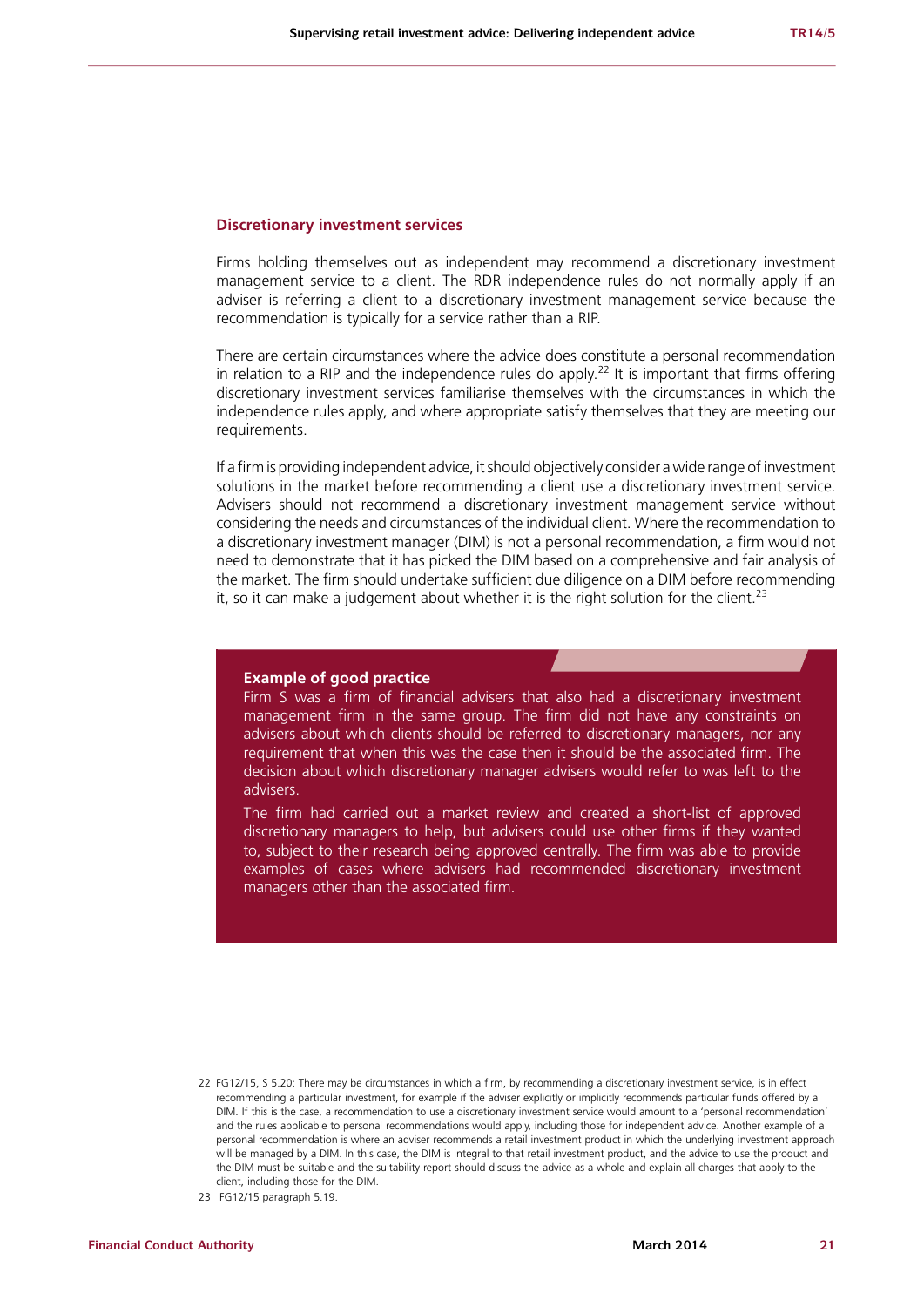#### **Example of poor practice**

Firm T had been referring clients to the same discretionary manager for a number of years. They had found that the service provided by the firm had been very good and existing clients were very happy with the management of their investments. So the firm felt no need to review the choice.

This does not meet the requirement to objectively consider a wide range of investment solutions. We have also heard of firms taking a similar inappropriate approach with the choice of platform.

#### **Key points to consider if your firm provides personal recommendations for clients in relation to discretionary investment services**

- **•** Have you considered a wide range of discretionary investment management service providers?
- **•** Do you have processes in place to ensure your advisers do not restrict their advice to discretionary investment services, or recommend them without considering the needs and circumstances of the individual client?
- **•** Each time a discretionary investment service has been recommended, would it be clear that the advice was in the individual client's best interests in light of the other investment solutions available in the market?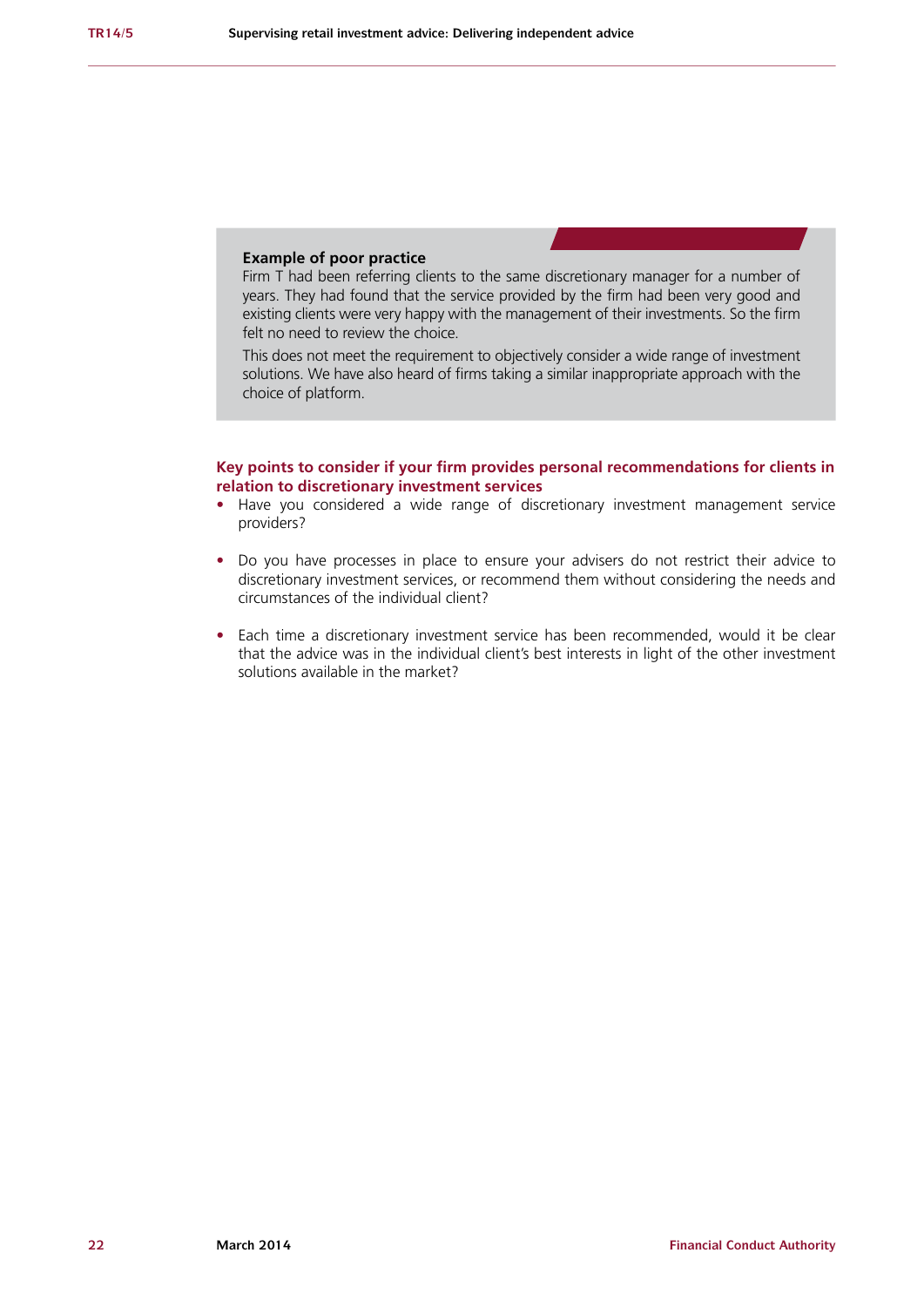# **Annex 1 Findings from our thematic review**

Of the 113 firms that were included in our thematic review, 88 firms stated that they offered independent advice.

The results of our initial review indicated that that there were two firms that we were certain were not meeting our requirements, and we had concerns that a further third (28) of these firms may not have been meeting our requirements. At this stage of our review, we did not have enough information to determine if the majority firms were independent or not.

We then carried out a more in-depth review of the business models and processes of 17 of the 28 firms, to assess whether they were meeting the requirements.

The findings were as follows:

- **•** we were satisfied that six of the 17 firms were acting independently
- we concluded that six of the 17 firms were not acting independently<sup>24</sup>
- **•** with four of these firms we had doubts about whether the firms were meeting the independence requirements (but did not have sufficient evidence to say this with certainty)
- **•** there was one firm where we were unable to determine if they were meeting the requirements or not

So in addition to the two firms that we had initially identified as not meeting our requirements, ten of the 17 firms where we carried out further investigations were either not acting independently or we had doubts about their independence.

<sup>24</sup> This is in addition to the two firms that we had established were not meeting our requirements without carrying out a more detailed assessment.